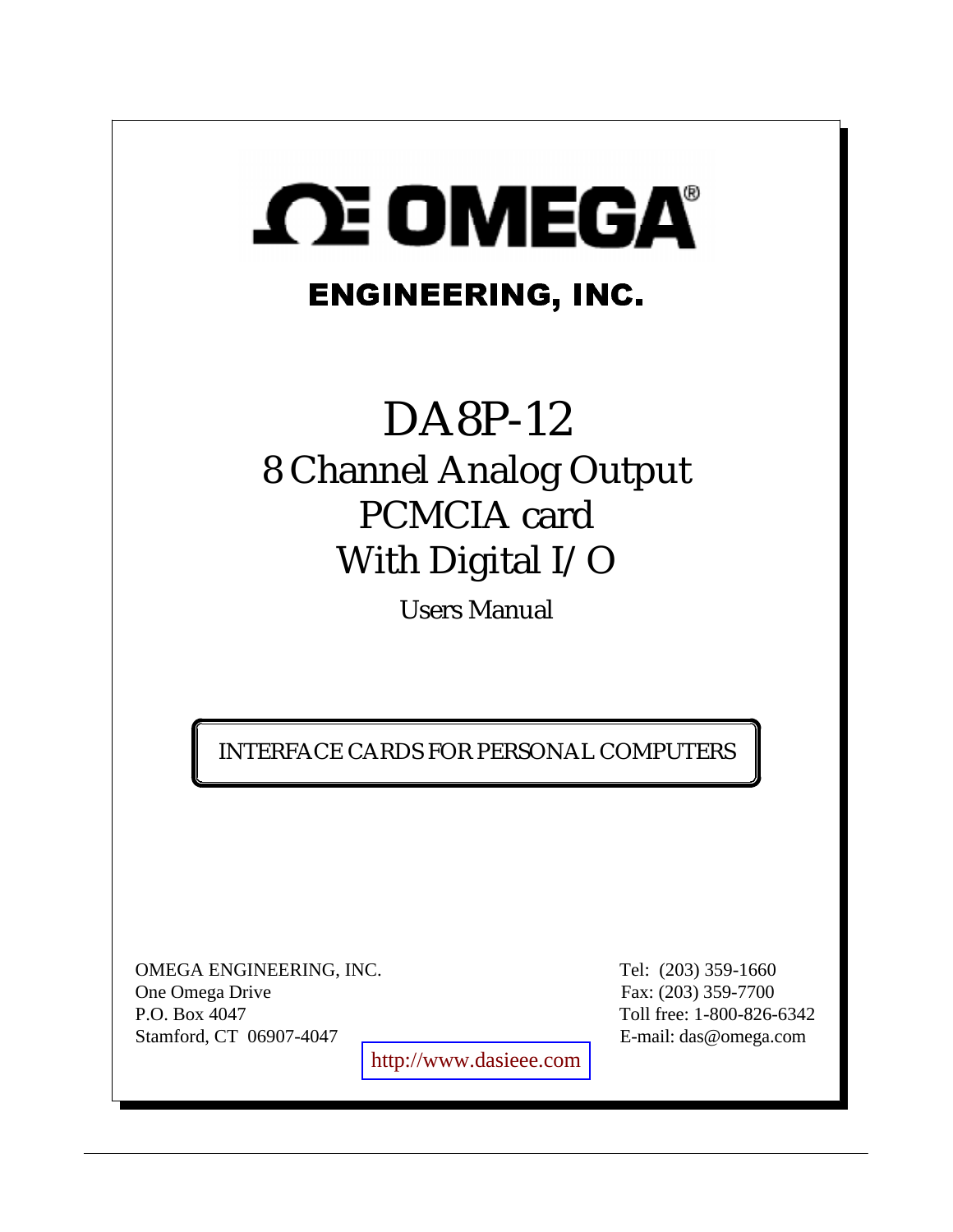# **WARRANTY/DISCLAIMER**

OMEGA ENGINEERING, INC., warrants this unit to be free of defects in materials and workmanship for a period of **13 months** from the date of purchase. OMEGA warranty adds an additional one (1) month grace period to the normal **one (1) year product warranty** to cover shipping and handling time. This ensures that OMEGA's customers receive maximum coverage on each product. If the unit should malfunction, it must be returned to the factory for evaluation. OMEGA's Customer Service Department will issue an Authorized Return (AR) number immediately upon phone or written request. Upon examination by OMEGA, if the unit is found to be defective it will be repaired or replaced at no charge. OMEGA's warranty does not apply to defects resulting from any action of the purchaser, including but not limited to mishandling, improper interfacing, operation outside design limits, improper repair or unauthorized modification. This WARRANTY is VOID if the unit shows evidence of having been tampered with or shows evidence of being damaged as a result of excessive corrosion; or current, heat, moisture or vibration; improper specification; misapplication; misuse or other operating conditions outside of OMEGA's control. Components which wear are not warranted, including but not limited to contact points, fuses and triacs.

**OMEGA is pleased to offer suggestions on the use of its various products. However, OMEGA neither assumes responsibility for any omissions or errors nor assumes liability for any damages that result from the use of its products in accordance with information provided from OMEGA, either verbal or written. OMEGA warrants only that the parts manufactured by it will be as specified and free of defects. OMEGA MAKES NO OTHER WARRANTIES OR REPRESENTATIONS OF ANY KIND WHATSOEVER, EXPRESSED OR IMPLIED, EXCEPT THAT OF TITLE, AND ALL IMPLIED WARRANTIES INCLUDING ANY WARRANTY OF MERCHANTABILITY AND FITNESS FOR A PARTICULAR PURPOSE ARE HEREBY DISCLAIMED. LIMITATION OF LIABILITY: The remedies of purchaser set forth herein are exclusive and the total liability of OMEGA with respect to this order, whether based on contract, warranty, negligence, indemnification, strict liability or otherwise, shall not exceed the purchase price of the component upon which liability is based. In no event shall OMEGA be liable for consequential, incidental or special damages.**

CONDITIONS: Equipment sold by OMEGA is not intended to be used**,** nor shall it be used: (1) as a "Basic Component" under 10 CFR 21 (NRC), used in or with any nuclear installation or activity, medical application or used on humans. Should any Product(s) be used in or with any nuclear installation or activity, medical application, used on humans or misused in any way, OMEGA assumes no responsibility as set forth in our basic WARRANTY/DISCLAIMER language, and additionally, the purchaser will indemnify OMEGA and hold OMEGA harmless from any liability or damage whatsoever arising out of the use of the Product(s) in such a manner.

# **RETURN REQUESTS/INQUIRIES**

Direct all warranty and repair requests/inquiries to the OMEGA Customer Service Department. BEFORE RETURNING ANY PRODUCT(S) TO OMEGA, THE PURCHASER MUST OBTAIN AN AUTHORIZED RETURN (AR) NUMBER FROM OMEGA'S CUSTOMER SERVICE DEPARTMENT (IN ORDER TO AVOID PROCESSING DELAYS). THE ASSIGNED NUMBER SHOULD THEN BE MARKED ON THE OUTSIDE OF THE RETURN PACKAGE AND ON ANY CORRESPONDENCE. THE PURCHASER IS RESPONSIBLE FOR SHIPPING CHARGES, FREIGHT, INSURANCE AND PROPER PACKAGING TO PREVENT BREAKAGE IN TRANSIT.

FOR **WARRANTY** RETURNS, please have the following information available BEFORE contacting OMEGA:

- (1) P.O. Number under which the product was purchased,
- (2) Model and serial number of the product under warranty, and
- (3) Repair instructions and/or specific problems relative to the product.

FOR **NON-WARRANTY** REPAIRS, consult OMEGA for current repair charges. Have the following information available BEFORE contacting OMEGA:

- (1) P.O. Number to cover the cost of the repair,
- (2) Model and serial number of the product, and
- (3) Repair instructions relative to the product.

OMEGA's policy is to make running changes, not model changes, whenever an improvement is possible. This affords our customers the latest in technology and engineering.

OMEGA is a registered trademark of OMEGA ENGINEERING, INC. © Copyright 1999 OMEGA ENGINEERING, INC. All rights reserved. This document may not be copied, photocopied, reproduced, translated or reduced to any electronic medium or machine readable form, in whole or in part, without prior written consent of OMEGA ENGINEERING, INC.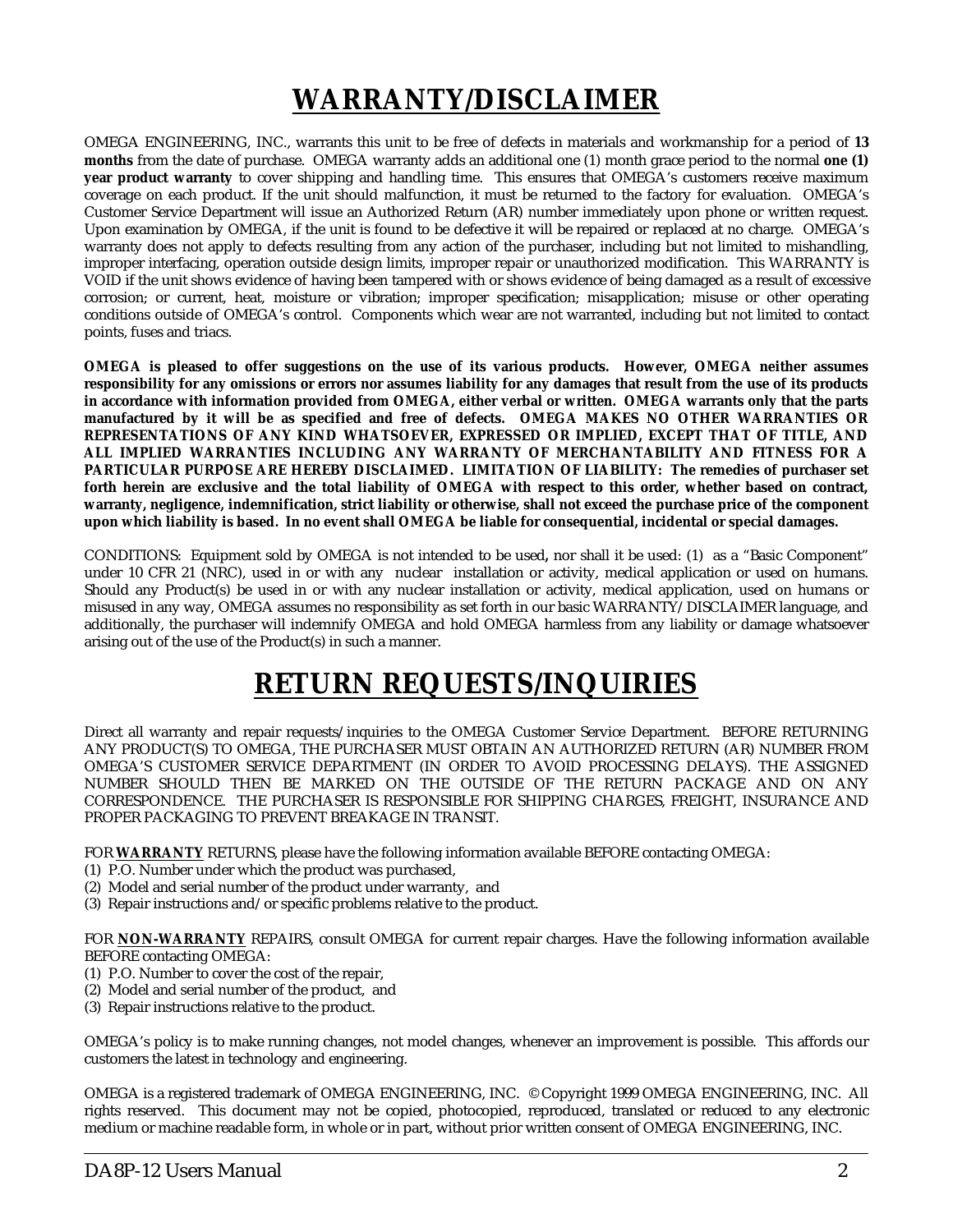# **Declaration of Conformity**

| <b>Manufacturer's Name:</b>                                 | Omega Engineering Inc.                                                             |
|-------------------------------------------------------------|------------------------------------------------------------------------------------|
| <b>Manufacturer's Address:</b>                              | One Omega Drive<br>P.O. Box 4047<br>Stamford, CT 06907-4047                        |
| <b>Application of Council Directive:</b>                    | 89/336/EEC                                                                         |
| <b>Standards to which</b><br><b>Conformity is Declared:</b> | (EN55022)<br>$*$ EN50081-1<br>(IEC 801-2, IEC 801-3, & IEC 801-4)<br>$*$ EN50082-1 |
| <b>Type of Equipment:</b>                                   | <b>Information Technology Equipment</b>                                            |
| <b>Equipment Class:</b>                                     | Commercial, Residential, & Light Industrial                                        |
| <b>Product Name:</b>                                        | <b>PCMCIA Card</b>                                                                 |
| <b>Model Number:</b>                                        | $DASP-12U/B$                                                                       |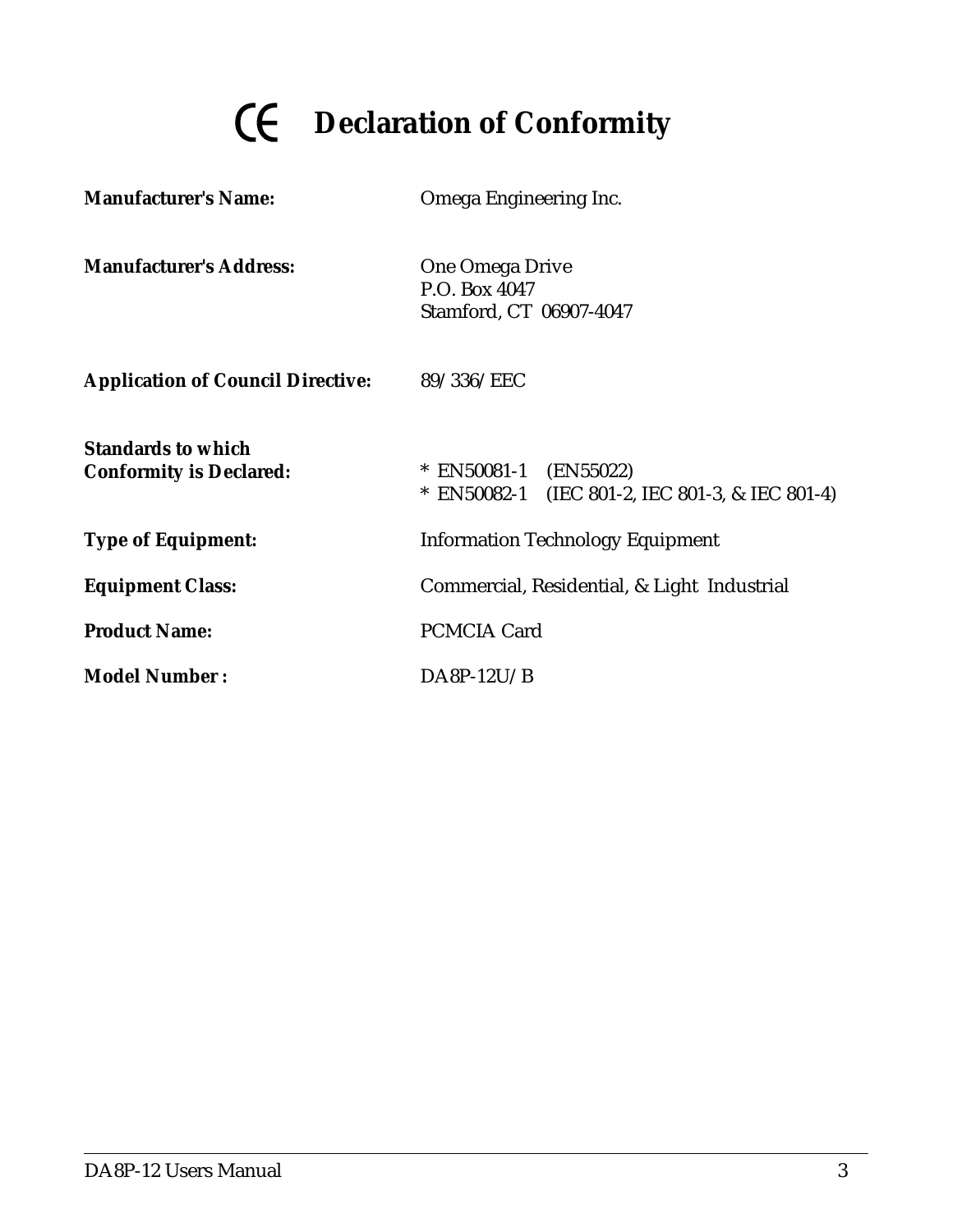## OMEGAnet<br>
© On-line Service: Internet e-mail:<br>
http://www.omega.com<br>
info@omega.com [http://www.omega.com](http://www.omega.com/)

#### **Servicing North America:**

| USA:<br>ISO 9001 Certified | One Omega Drive, Box 4047<br>Stamford, CT 06907-0047         | E-mail: info@omega.com |  |  |
|----------------------------|--------------------------------------------------------------|------------------------|--|--|
|                            | Tel: (203) 359-1660                                          | FAX: (203) 359-7700    |  |  |
| Canada:                    | 976 Bergar<br>Laval (Quebec) H7L 5A1                         | E-mail: info@omega.com |  |  |
|                            | Tel: (514) 856-6928                                          | FAX: (514) 856-6886    |  |  |
|                            | For immediate technical or application assistance:           |                        |  |  |
| <b>USA and Canada:</b>     | Sales Service: 1-800-826-6342 / 1-800-TC-OMEGA <sup>SM</sup> |                        |  |  |

| <b>USA and Canada:</b> | Sales Service: 1-800-826-6342 / 1-800-TC-OMEGA <sup>374</sup>   |
|------------------------|-----------------------------------------------------------------|
|                        | Customer Service: 1-800-622-2378/1-800-622-BEST <sup>SM</sup>   |
|                        | Engineering Service: $1-800-872-9436 / 1-800$ -USA-WHEN $^{SM}$ |
|                        | TELEX: 996404 EASYLINK: 62968934 CABLE: OMEGA                   |
|                        |                                                                 |

| Mexico and Latin America: Tel: (001) 800-826-6342 |                                | FAX: (001) 203-359-7807   |  |  |  |
|---------------------------------------------------|--------------------------------|---------------------------|--|--|--|
|                                                   | En Espanol: (001) 203-359-7803 | E-mail: espanol@omega.com |  |  |  |

#### **Servicing Europe**:

| <b>Benelux:</b>        | Postbus 8034, 1180 LA Amstelveen, The Netherlands<br>Tel: (31) 20 6418405 |                         |  |  |  |  |  |  |
|------------------------|---------------------------------------------------------------------------|-------------------------|--|--|--|--|--|--|
|                        | Toll Free in Benelux: 0800 0993344                                        |                         |  |  |  |  |  |  |
|                        | E-mail: nl@omega.com                                                      |                         |  |  |  |  |  |  |
| <b>Czech Republic:</b> | ul.Rude armady 1868, 733 01 Karvina-Hraniee                               |                         |  |  |  |  |  |  |
|                        | Tel: 42 (69) 6311899                                                      | FAX: 42 (69) 6311114    |  |  |  |  |  |  |
|                        | Toll Free: 0800-1-66342                                                   | E-mail: czech@omega.com |  |  |  |  |  |  |
| <b>France:</b>         | 9, rue Denis Papin, 78190 Trappes                                         |                         |  |  |  |  |  |  |
|                        | Tel: (33) 130-621-400                                                     |                         |  |  |  |  |  |  |
|                        | Toll Free in France: 0800-4-06342                                         |                         |  |  |  |  |  |  |
|                        | E-mail: france@omega.com                                                  |                         |  |  |  |  |  |  |
| Germany/Austria:       | Daimlerstrasse 26, D-75392 Deckenpfronn, Germany                          |                         |  |  |  |  |  |  |
|                        | Tel: 49 (07056) 3017                                                      |                         |  |  |  |  |  |  |
|                        | Toll Free in Germany: 0130 11 21 66                                       |                         |  |  |  |  |  |  |
|                        | E-mail: germany@omega.com                                                 |                         |  |  |  |  |  |  |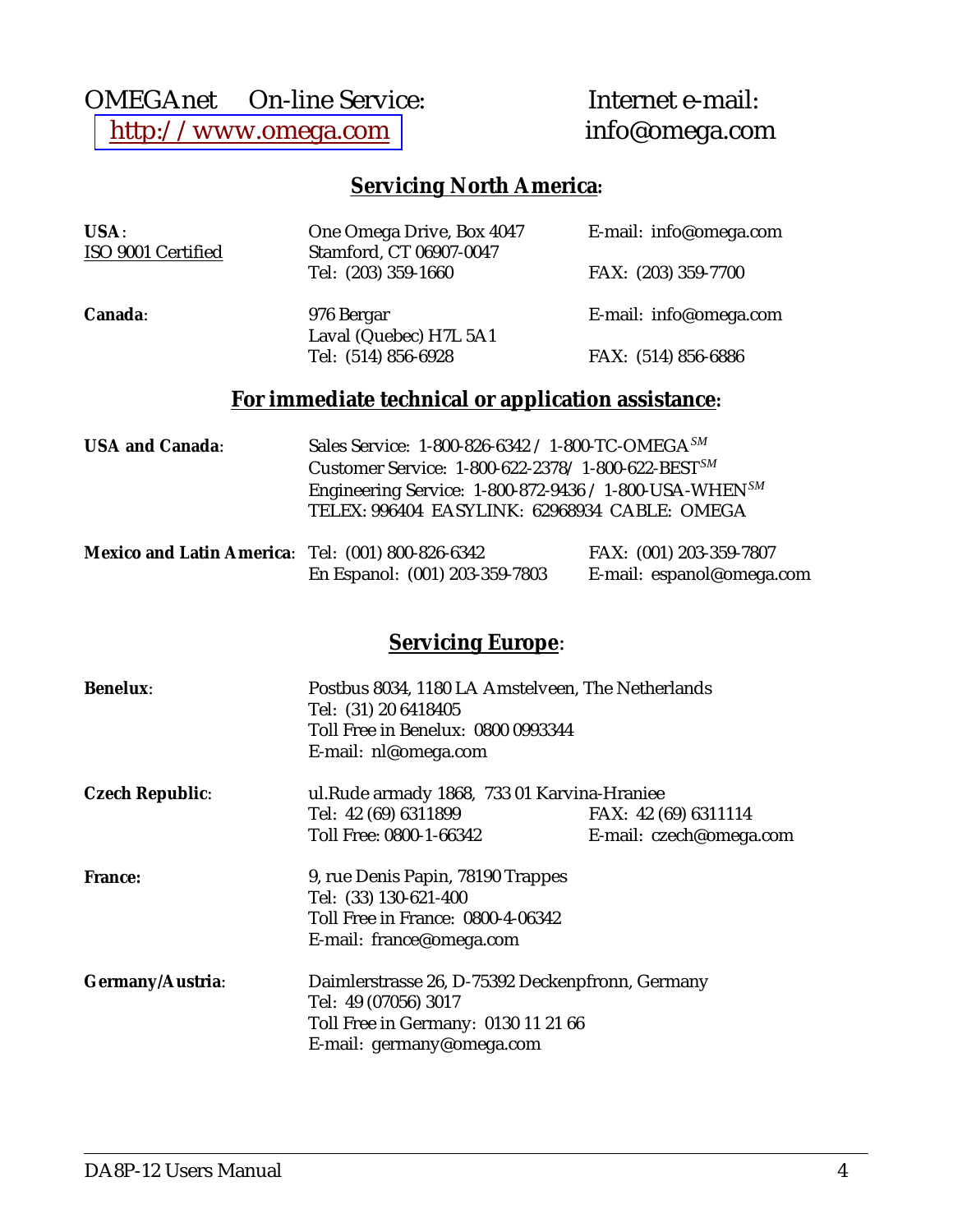**United Kingdom**: One Omega Drive, River Bend Technology Drive Northbank, Irlam, Manchester M44 5EX, England Tel: 44 (161) 777-6611 FAX: 44 (161) 777-6622 Toll Free in England: 0800-488-488 E-mail: info@omega.co.uk

It is the policy of OMEGA to comply with all worldwide safety and EMC/EMI regulations that apply. OMEGA is constantly pursuing certification of it's products to the European New Approach Directives. OMEGA will add the CE mark to every appropriate device upon certification.

The information contained in this document is believed to be correct but OMEGA Engineering, Inc. accepts no liability for any errors it contains, and reserves the right to alter specifications without notice. **WARNING**: These products are not designed for use in, and should not be used for, patient connected applications.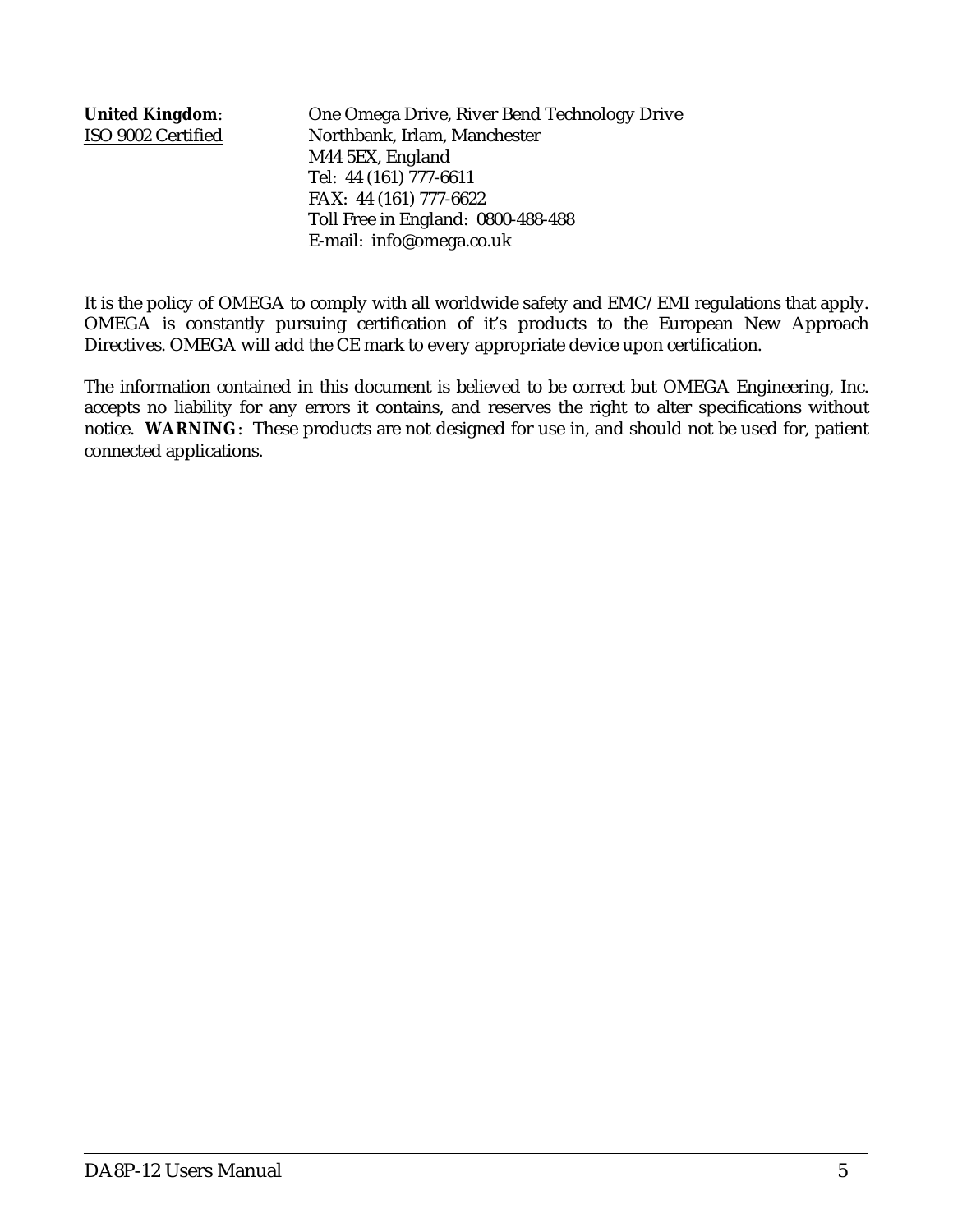# **Table of Contents**

| 1. Introduction                                          |  |
|----------------------------------------------------------|--|
| 2. MS-DOS®/Windows 3.x Installation                      |  |
|                                                          |  |
|                                                          |  |
|                                                          |  |
|                                                          |  |
|                                                          |  |
|                                                          |  |
|                                                          |  |
|                                                          |  |
|                                                          |  |
|                                                          |  |
|                                                          |  |
| 3. Windows 95/98® Installation                           |  |
|                                                          |  |
|                                                          |  |
| 3.2.1 Viewing Resource Settings with Device Manager  17  |  |
| 3.2.2 Changing Resource Settings with Device Manager  18 |  |
|                                                          |  |
| <b>4. Theory of Operation</b>                            |  |
|                                                          |  |
|                                                          |  |
|                                                          |  |
|                                                          |  |
| 4.5 Timer                                                |  |
|                                                          |  |
|                                                          |  |
|                                                          |  |
| <b>5. Register Descriptions</b>                          |  |
|                                                          |  |
|                                                          |  |
|                                                          |  |
|                                                          |  |
|                                                          |  |
|                                                          |  |
|                                                          |  |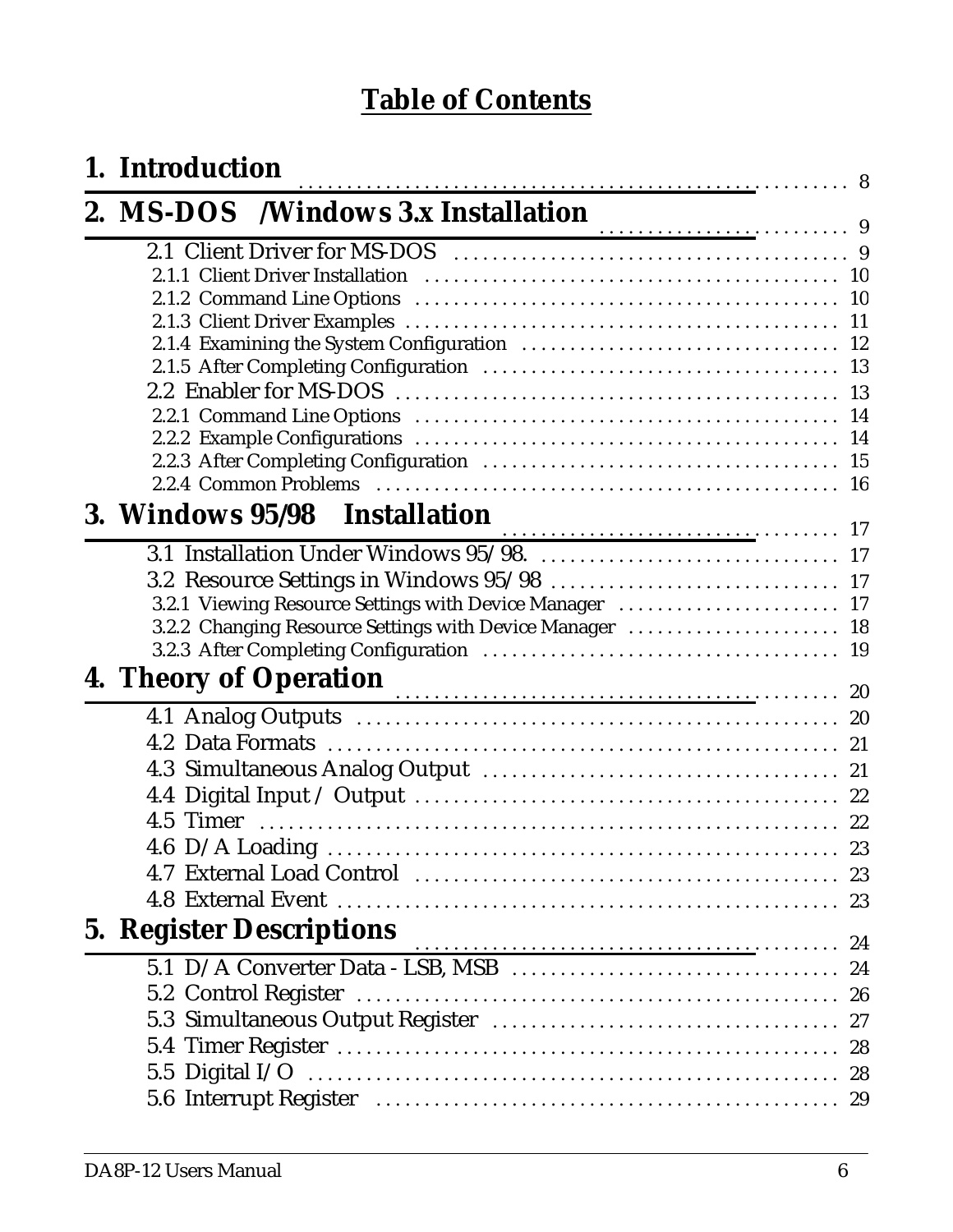| <b>6. I/O Connections</b>      |  |
|--------------------------------|--|
| <b>7. Optional Accessories</b> |  |
|                                |  |
|                                |  |
| 8. Specifications              |  |

# List of Figures and Tables

| Table 5-1. |  |
|------------|--|
| Table 5-2. |  |
|            |  |
|            |  |
|            |  |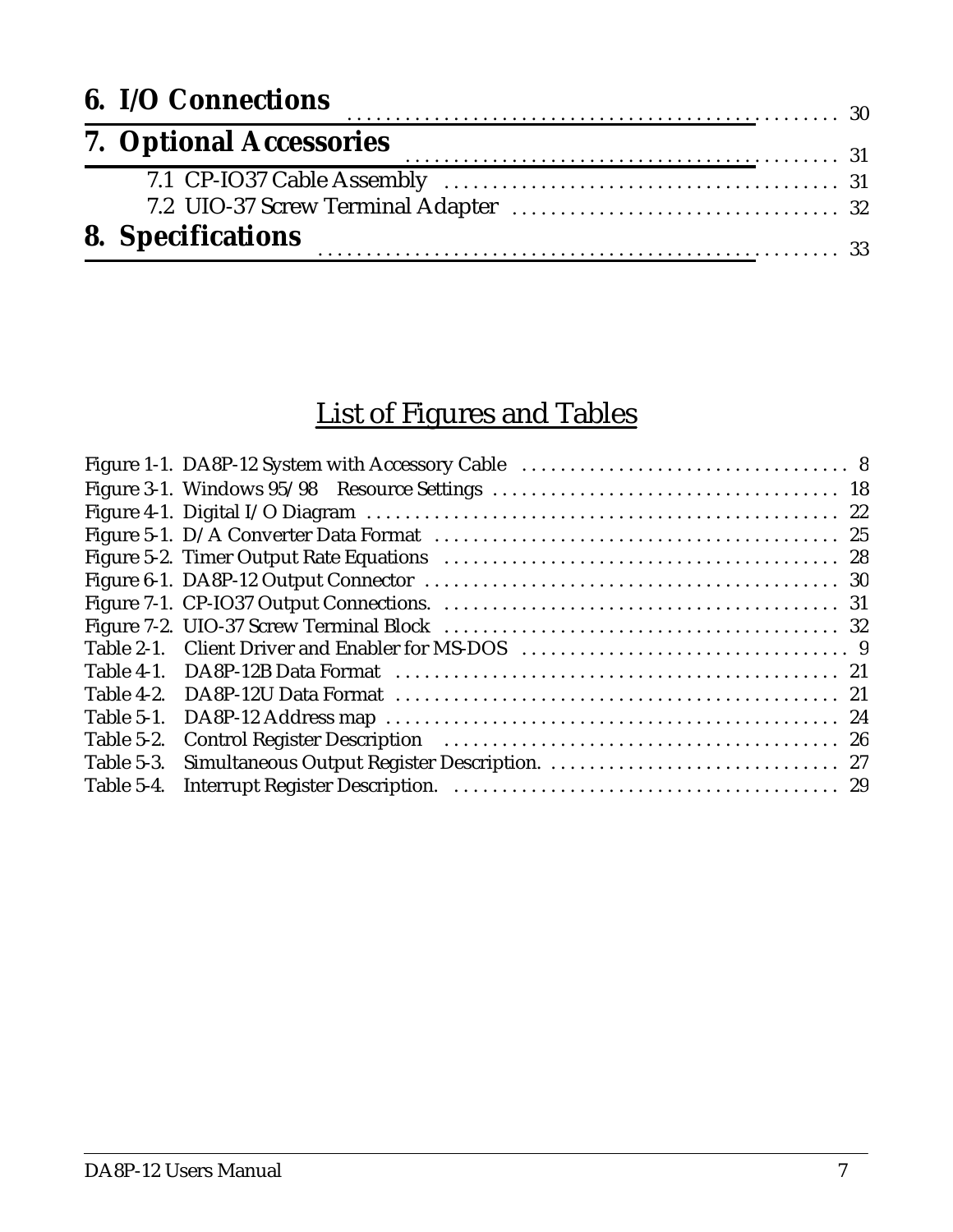# <span id="page-7-0"></span>**1. Introduction**

The Omega DA8P-12 is an 8 channel analog output adapter for systems equipped with a type II PCMCIA slot. Two versions of the adapter are available:

**DA8P-12U**: 8 independent unipolar analog outputs with output voltages from 0 to +5 volts in 1.22mV increments.

**DA8P-12B:** 8 independent bipolar analog outputs with output voltages from -5 to +5 volts in 2.44mV increments.

Features common to both versions of the adapter include:  $\frac{1}{\lambda}$ 

- 12-bit resolution
- $\cdot$  Less than 10µs settling time to ½ LSB
- $\frac{1}{2}$ 1mA output current on each analog channel
- $\frac{1}{2}$ Simultaneous output on 2 to 8 channels
- $\frac{1}{2}$ 8 bits of digital I/O individually programmable as input or output
- $\frac{1}{2}$ On-board event timer to control output data rates

**NOTE:** Throughout this document, any reference to the DA8P-12 refers to information common to both the U and B models.

For users that do not wish to interface to the DA8P-12's 0.8mm I/O connector, an optional adapter cable is available to convert this connector into an industry standard D-37 female connector (see Figure 1-1). For applications requiring discrete wire hook-ups, an optional screw terminal adapter is available to convert the D-37 connector into 37 discrete screw terminal blocks. These optional accessories are described in detail in Chapter 7.



Figure 1-1. DA8P-12 System with Accessory Cable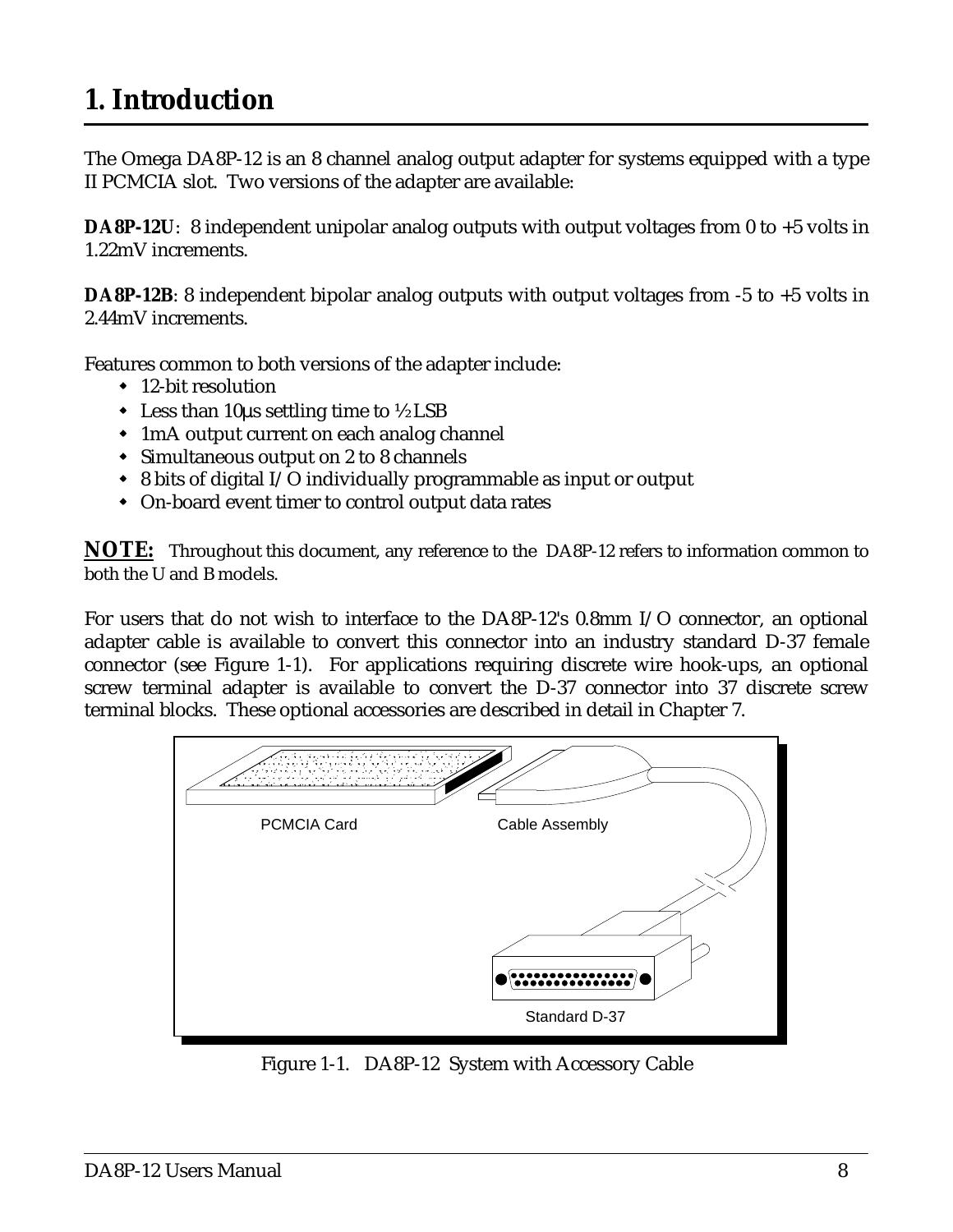<span id="page-8-0"></span>Two configuration software programs are provided with the DA8P-12: a Client Driver and a card Enabler. Either one of these programs may be used to configure the hardware but only one may be used at a time. Table 2-1 below highlights the differences between the Client Driver and the Enabler programs. The installation and usage of each of these programs is detailed in the sections that follow.

| <b>Client Driver</b>                    | Enabler                              |
|-----------------------------------------|--------------------------------------|
| DA8P12CL.SYS                            | DA8P12EN.EXE                         |
| Interfaces to PCMCIA Card and           | Interfaces directly to Intel 82365SL |
| <b>Socket Services software (PCMCIA</b> | and other PCIC compatible            |
| host adapter independent)               | PCMCIA host adapters                 |
| Allows automatic configuration of       | Does not support automatic           |
| adapters upon insertion (Hot            | configuration of adapters upon       |
| Swapping)                               | insertion (Hot Swapping)             |
| Requires PCMCIA Card and Socket         | Does not require PCMCIA Card and     |
| Services software                       | <b>Socket Services software</b>      |

Table 2-1. Client Driver and Enabler for DOS

On systems with Card and Socket Services installed, the Client Driver is the preferred method of installation. If you are unsure whether Card and Socket Services software is installed, install the Client Driver as discussed in the following sections. When loaded, the Client Driver will display an error message if Card and Socket Services software is not detected.

#### **2.1 Client Driver for MS-DOS**

For systems using MS-DOS and configured with PCMCIA Card and Socket Services software, the customer software CD-ROM includes a Client Driver, DA8P12CL.SYS, to enable and configure the adapter. PCMCIA Card and Socket Services software is not provided with the DA8P-12.

### **IMPORTANT:**

Some versions of Card and Socket Services dated before 1993 do not support general purpose I/O cards. If after careful installation of the Client Driver, the DA8P-12 does not configure or operate properly, an updated version of Card and Socket Services may be required.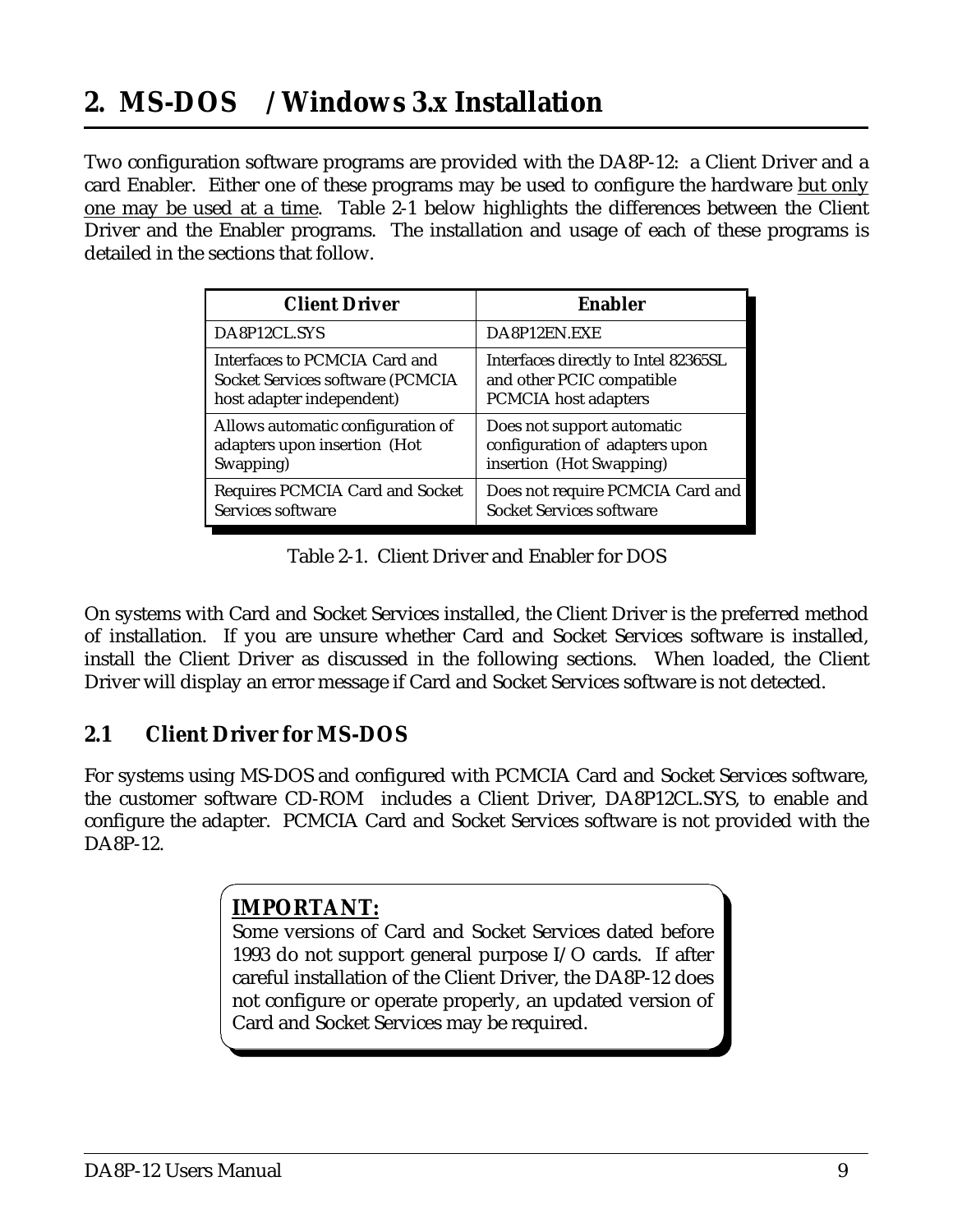#### **2.1.1 Client Driver Installation**

The following procedure is used to install the Client Driver:

- 1. Copy the file DA8P12CL.SYS from the customer software CD-ROM (X:\PCMCIA\DOS\CLIENTS directory) onto the system hard drive.
- 2. Using an ASCII text editor, open the system's CONFIG.SYS file located in the root directory of the boot drive.
- 3. Locate the line in the CONFIG.SYS file where the Card and Socket Services software is installed.
- 4. **AFTER** the line installing the Card and Socket Services software, add the following line to the CONFIG.SYS file: DEVICE = *drive*:\*path*\DA8P12CL.SYS *options* where *options* are the Client Driver command line options discussed on the following pages.
- 5. Save the CONFIG.SYS file and exit the text editor.

**NOTE:** Since the DA8P-12 Client Driver supports "Hot Swapping", it is not necessary to have the installed when booting the system. However, by inserting the DA8P-12 before booting, the Client Driver will report the adapter configuration during the boot process thereby verifying the changes made to the CONFIG.SYS file.

- 6. Insert the DA8P-12 into one of the system PCMCIA slots.
- 7. Reboot the system and note the message displayed when the Client Driver is loaded. If the Client Driver reports an "invalid command line option", correct the entry in the CONFIG.SYS file and reboot the system again. If the Client Driver reports "Card and Socket Services not found", a version of Card and Socket Services must be installed on the system or the Enabler program must be used to configure the adapter. If the Client Driver reports the desired adapter configuration, the installation process is complete and the DA8P-12 may be removed and /or inserted from the system as desired. On each insertion into the PCMCIA socket, the DA8P-12 will automatically be re-configured to the specified settings.

#### **2.1.2 Command Line Options**

- b *address* Specifies the base I/O address of the DA8P-12 in hexadecimal. *Address* must be in the range 100H - 3F8H and must reside on an even 8-byte boundary (*address* must end in 0 or 8). If the "b" option is omitted, a base address will be assigned by Card and Socket Services.
- i *irq* Specifies the interrupt level (IRQ) of the DA8P-12 in hexadecimal. *Irq* must be one of the following values: 3, 4, 5, 7, 9, 10, 11, 12, 14, 15 or 0 if no IRQ is desired. If the "i" option is omitted, an interrupt level will be assigned by Card and Socket Services.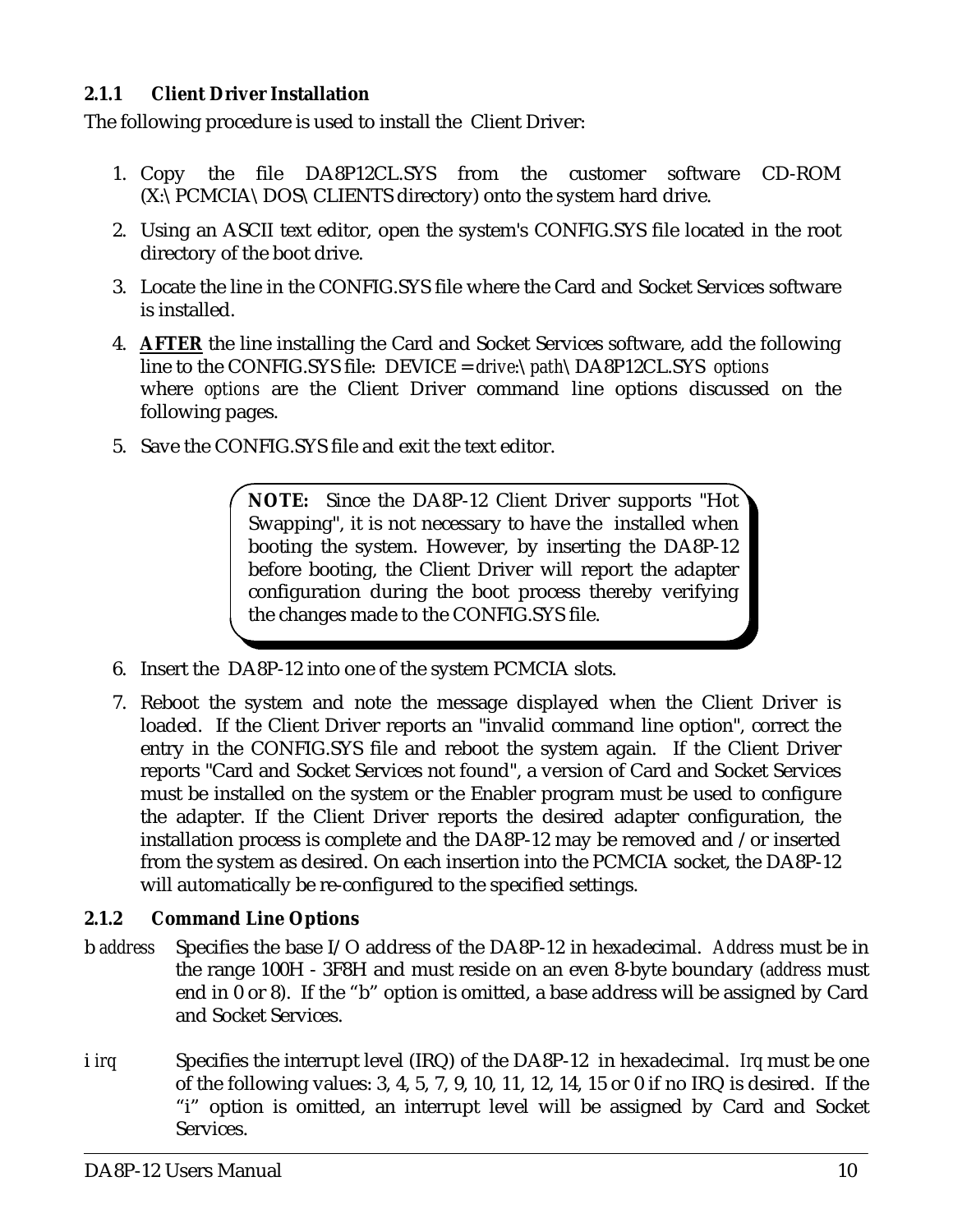s *socket* Specifies the PCMCIA socket number to configure. *Socket* must be in the range 0 - 15. The "s" option is only required when multiple adapters are to be installed in the same system.

#### **2.1.3 Client Driver Examples**

2.1.3.1 Example 1 DEVICE =  $C:\D{D}A8P12CL.SYS$ 

No command line arguments are specified. The Client Driver will configure any DA8P-12 inserted into any socket with a base address and IRQ assigned by Card and Socket Services.

2.1.3.2 Example 2 DEVICE =  $C:\D{DABP12CL.SYS}$  (b330)

A single command line argument is provided. The Client Driver will attempt to configure a DA8P-12 inserted into any socket at address 330H and an IRQ assigned by Card and Socket Services. If address 330H is unavailable, the DA8P-12 will not be configured.

2.1.3.3 Example 3 DEVICE =  $C:\D{DASP12CL.SYS (s0,b300,i5)}$ 

A single command line argument is provided. The Client Driver will attempt to configure a DA8P-12 inserted into socket 0 with a base address of 300H and IRQ5. If address 300H or IRQ5 are unavailable, the card will not be configured. In addition, if a DA8P-12 is inserted into any socket other than socket 0, it will not be configured.

2.1.3.4 Example 4 DEVICE =  $C:\D{DASP12CL.SYS}$  (i11,b300)

A single command line argument is provided. Because the parameter order is not significant, the Client Driver will attempt to configure a DA8P-12 inserted into any socket with a base address of 300H and IRQ11. If address 300H or IRQ11 are unavailable, the card will not be configured

2.1.3.5 Example 5 DEVICE = C:\DA8P12CL.SYS (b300.i5) (i10) ()

Three command line arguments are provided. The Client Driver will first attempt to configure a DA8P-12 inserted into any socket with a base address of 300H and IRQ5. If address 300H or IRQ5 are unavailable, the Client Driver will proceed to the second command line argument and attempt to configure the card with a base address assigned by Card and Socket Services and IRQ 10. If IRQ10 is also unavailable, the Client Driver will proceed to the third command line argument and attempt to configure the DA8P-12 with a base address and an IRQ assigned by Card and Socket Services.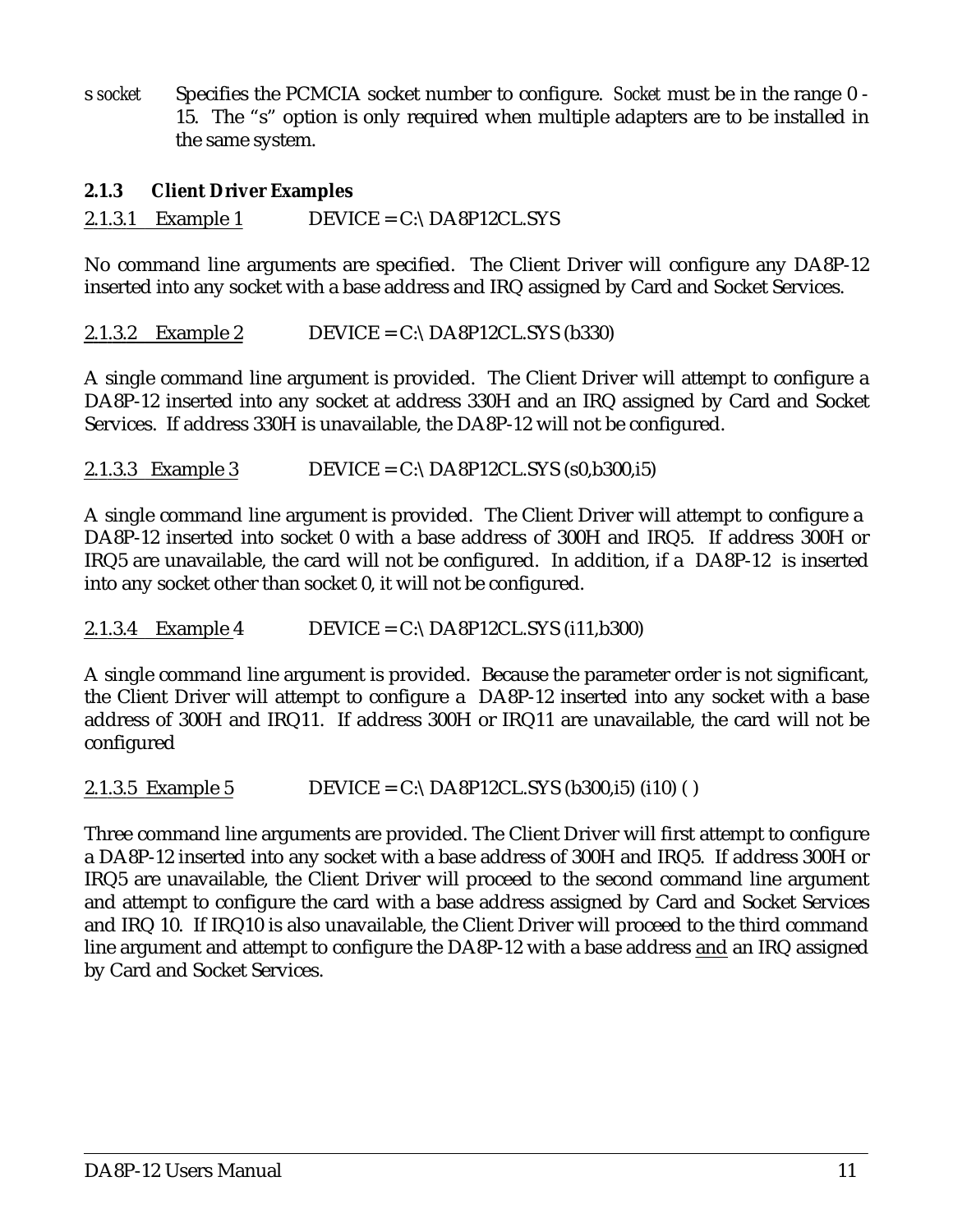#### 2.1.3.6 Example 6 DEVICE = C:\DA8P12CL.SYS (b300,i5) () (i10)

Here the three command line arguments from example 5 have been rearranged. The Client Driver will first attempt to configure a DA8P-12 inserted into any socket with a base address of 300H and IRQ5. If address 300H or IRQ5 are unavailable, the Client Driver will proceed to the second command line argument and attempt to configure the card with a base address and an IRQ assigned by Card and Socket Services. Since the second command line argument includes all available address and IRQ resources, the third command line argument will never be reached by the Client Driver. The user must ensure that command line arguments are placed in a logical order.

2.1.3.7 Example 7 DEVICE = C:\DA8P12CL.SYS (s0,b300,i5) (s1,b340,i10)

The type of configuration shown in Example 7 may be desirable in systems where more than one DA8P-12 is to be installed. In this example, the Client Driver will attempt to configure a DA8P-12 inserted into socket 0 with a base address of 300H and IRQ 5. If the card is inserted into socket 1, the Client Driver will attempt to configure it with base address 340H and IRQ 10. This allows the user to force the DA8P-12 address and IRQ settings to be socket specific which may simplify cable connections and software development. As in the previous examples, if the requested address or interrupt resources are not available, theDA8P-12 will not be configured.

#### **2.1.4 Examining the System Configuration**

After the Client Driver is installed, the user may review the adapter configuration in two ways:

- 1. If the DA8P-12 is inserted in a PCMCIA slot before the system is booted, the adapter configuration is displayed when the Client Driver software is loaded. This configuration is guaranteed until the adapter is removed from the socket or the system is rebooted.
- 2. Most providers of Card and Socket Services software include a utility program to examine the configuration of any adapters installed in the PCMCIA sockets. These utilities can be executed anytime the system is powered-up and the adapter is installed. Consult the Card and Socket Services software documentation for information on this utility.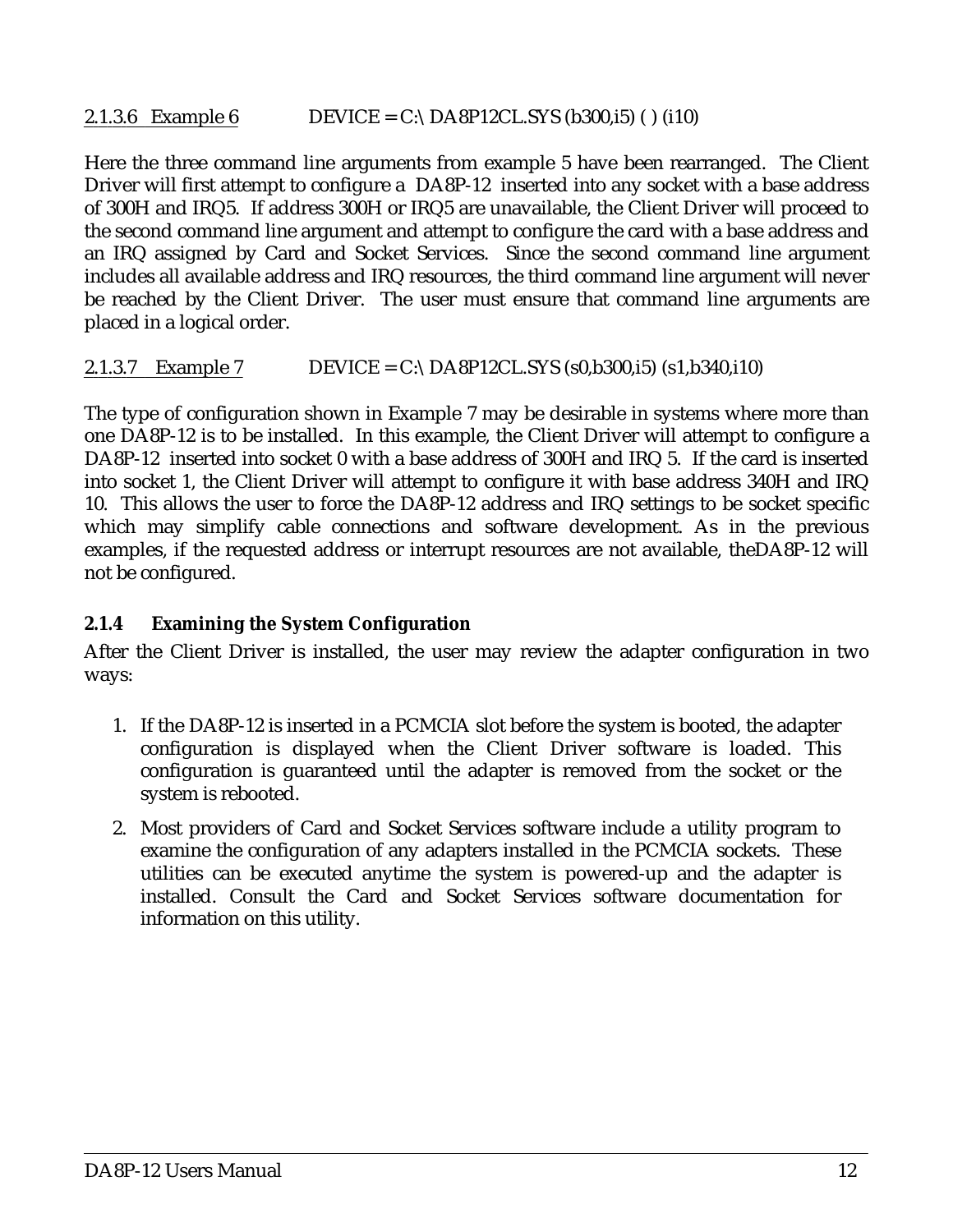#### <span id="page-12-0"></span>**2.1.5 After Completing Configuration**

The DA8P-12 is now configured and ready for use. Depending on the type of application software to be used, the user may wish to review one or more of the following:

- 1. Chapter 4 of this document provides a basic theory of operation for users that wish to learn technical details about operation of the DA8P-12.
- 2. For users that want to program the DA8P-12 with direct I/O transfers to the adapter's register set, Chapter 5 provides an address map and a detailed description of each I/O register.
- 3. Users that wish to write custom application software without programming the DA8P-12 directly should consult the DAQDRIVE software reference manual. DAQDRIVE provides a library of data acquisition subroutines for all Omega adapters and is included free of charge with the DA8P-12.
- 4. For third party data acquisition software, consult the documentation provided by the software manufacturer.

#### **2.2 Enabler for MS-DOS**

For systems that are not operating PCMCIA Card and Socket Services software, the DA8P-12 includes an Enabler program to enable and configure the adapter. This Enabler will operate on any DOS system using an Intel 82365SL or PCIC compatible PCMCIA host adapter, including the Cirrus Logic CL-PD6710 /6720, the VLSI VL82C146 and the Vadem VG-365 among others.

The Enabler does not support automatic configuration of adapters upon insertion, more commonly referred to as "Hot Swapping". This means the adapter MUST be installed in one of the system's PCMCIA sockets before executing the Enabler. If more than one adapter is installed in a system, the Enabler must be executed separately for each adapter. Furthermore, the Enabler should be executed to release the resources used by the adapter before it is removed from the PCMCIA socket. Since PCMCIA adapters do not retain their configuration after removal, any adapter that is removed from the system must be re-configured with the Enabler after re-inserting it into a PCMCIA socket.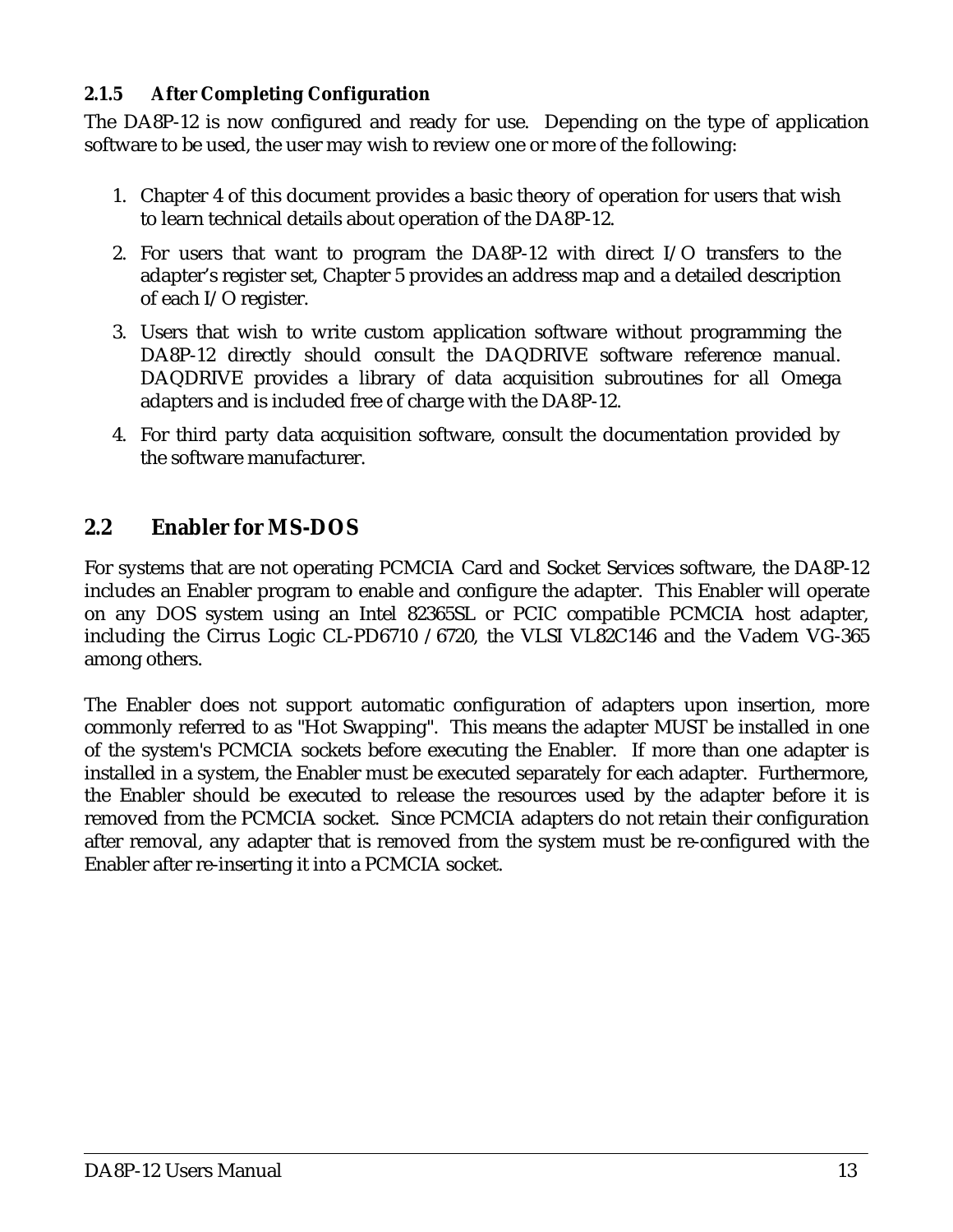#### **2.2.1 Command Line Options**

- s *socket* Specifies the PCMCIA socket number to configure. *Socket* must be in the range 0 7. Default: *socket* = 0.
- b *address* Specifies the base I/O address of theDA8P-12 in hexadecimal. *Address* must be in the range 100H - 3F8H and must reside on an even 8-byte boundary (*address* must end in 0 or 8).
- *i irq* Specifies the interrupt level (IRQ) of the DA8P-12 in hexadecimal. *Irq* must be one of the following values: 3, 4, 5, 7, 9, 10, 11, 12, 14, 15 or 0 if no IRQ is desired.
- L (l) Enables level sensitive interrupts (default is edge-triggered).
- m *address* Specifies the attribute memory window's base address in hexadecimal. Set *address* = D0 for a memory window at D0000, *address* = D8 for a memory windows at D8000, etc. *Address* must be in the range C0 - F7. Default: *address* = D0.
- r *socket* Specifies the PCMCIA socket number to release. *Socket* must be in the range 0 7. Default: *socket* = 0.
- h Displays the command line options.

#### **2.2.2 Example Configurations**

2.2.2.1 Example 1 DEVICE=C:\DA8P12EN.EXE

No command line argument is specified. The Enabler will report an error and display the proper usage of the command.

2.2.2.2 Example 2 DEVICE=C:\DA8P12EN.EXE (s0,b300,i5)

The Enabler will configure the DA8P-12 in socket 0 with a base address of 300H and IRQ5 using a configuration memory window at segment D000.

2.2.2.3 Example 3 DEVICE=C:\DA8P12EN.EXE (i10,b340,s1)

The Enabler will configure the DA8P-12 in socket 1 with a base address of 340H and IRQ10 using a configuration memory window at segment D000. Note the parameter order is not significant.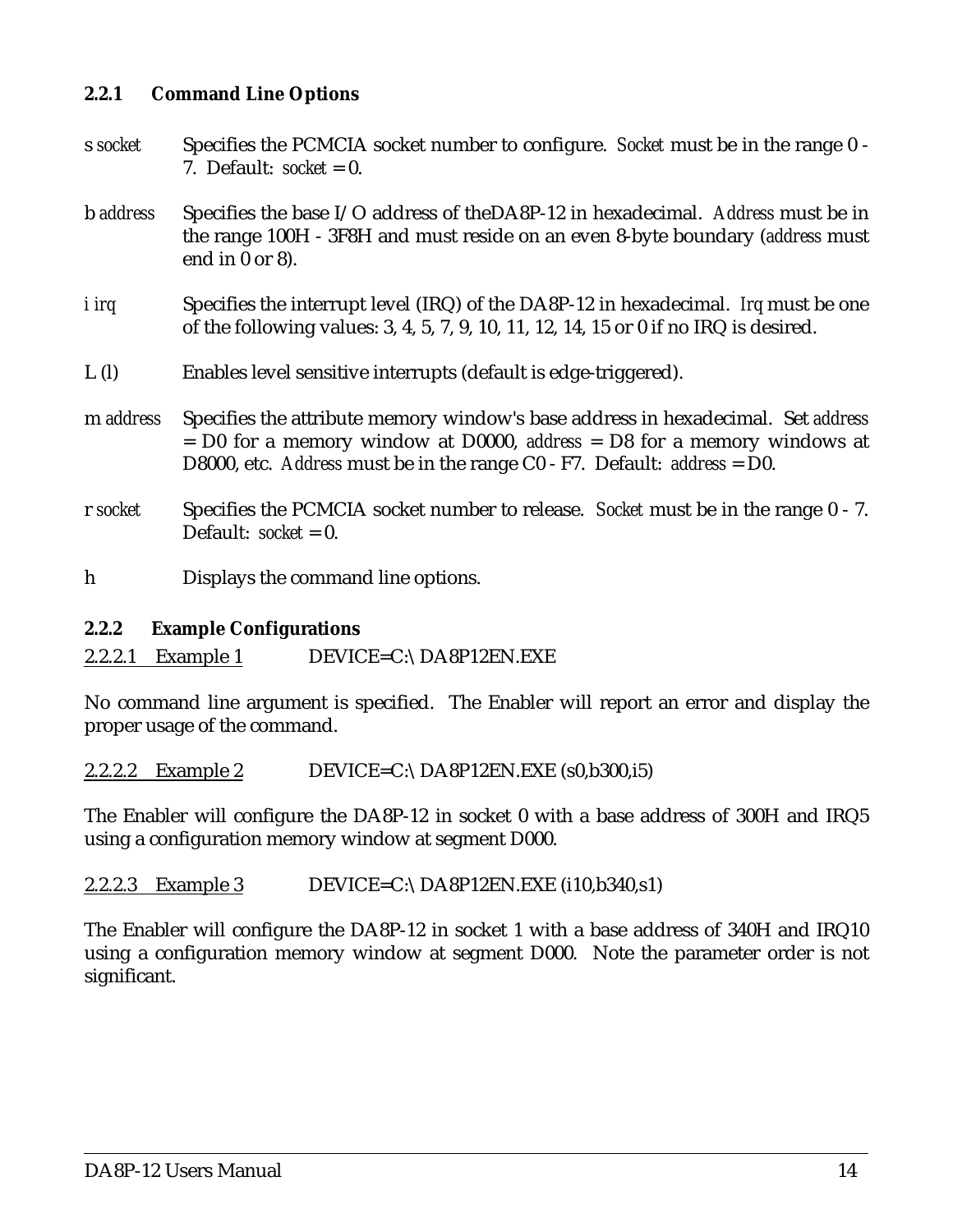#### 2.2.2.4 Example 4 DEVICE=C:\DA8P12EN.EXE (s0,b300,i3,wd8)

The Enabler will configure the DA8P-12 in socket 0 with a base address of 300H and IRQ3 using a configuration memory window at segment D800.

2.2.2.5 Example 5 DEVICE=C:\DA8P12EN.EXE  $(s0,b300,i5,r)$ 

The Enabler will release the configuration used by the DA8P-12 in socket 0 using a configuration memory window at segment D000. The base address and IRQ parameters are ignored and may be omitted.

2.2.2.6 Example 6 DEVICE=C:\DA8P12EN.EXE(s1,r,wcc)

The Enabler will release the configuration used by the DA8P-12 in socket 1 using a configuration memory window at segment CC00.

#### **2.2.3 After Completing Configuration**

The DA8P-12 is now configured and ready for use. Depending on the type of application software to be used, the user may wish to review one or more of the following:

- 1. Chapter 4 of this document provides a basic theory of operation for users that wish to learn technical details about operation of the DA8P-12.
- 2. For users that want to program the DA8P-12 with direct I/O transfers to the adapter's register set, Chapter 5 provides an address map and a detailed description of each I/O register.
- 3. Users that wish to write custom application software without programming the DA8P-12 directly should consult the DAQDRIVE software reference manual. DAQDRIVE provides a library of data acquisition subroutines for all Omega adapters and is included free of charge with the DA8P-12.
- 4. For third party data acquisition software, consult the documentation provided by the software manufacturer.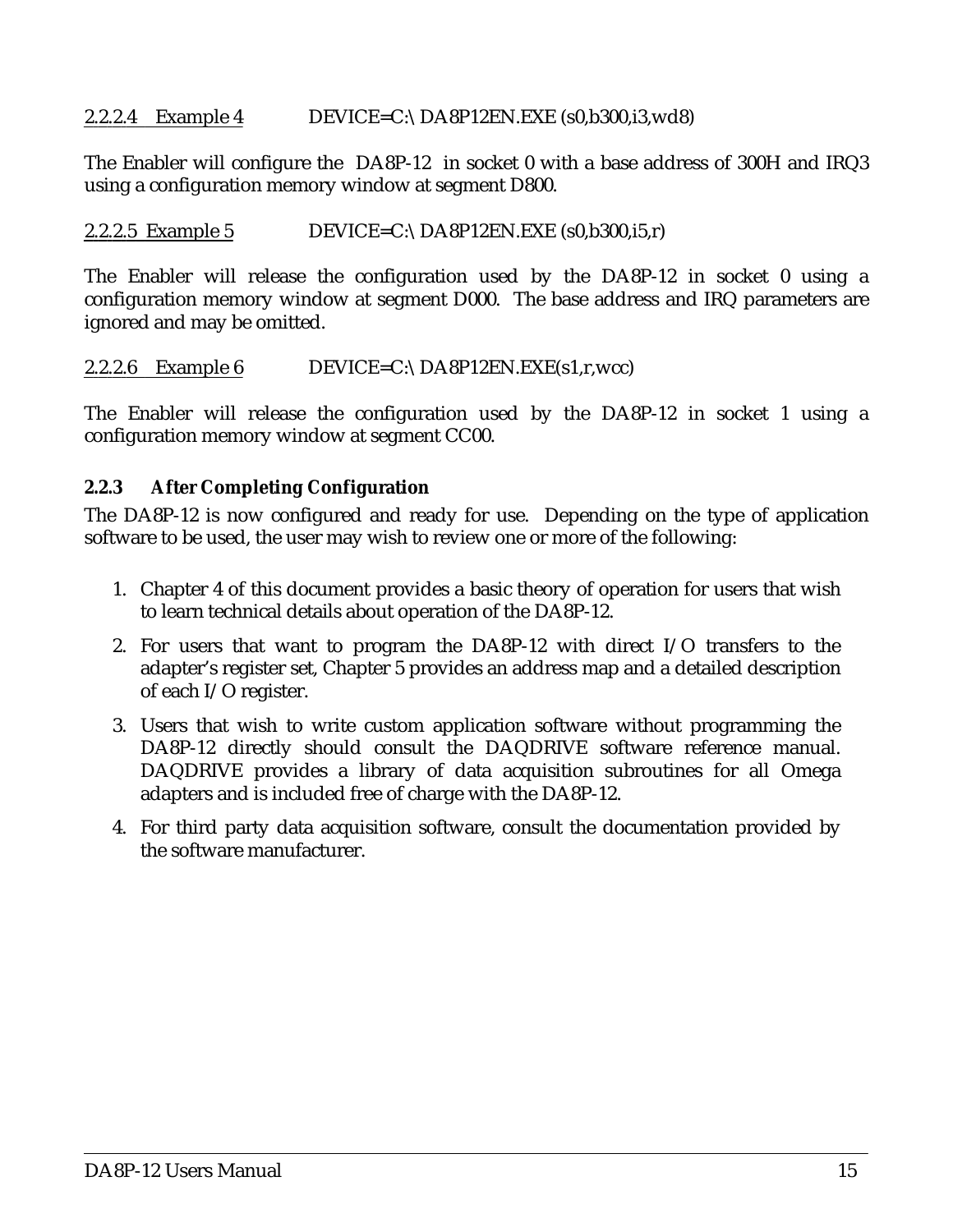#### **2.2.4 Common Problems**

#### **Memory Range Exclusion:**

The Enabler requires a region of high DOS memory when configuring a DA8P-12. This region is 1000H bytes (4KB) long and by default begins at address D0000H (the default address may be changed using the "W" option). If a memory manager such as EMM386, QEMM or 386Max is installed on the system, this region of DOS memory must be excluded from the memory manager's control. Consult the documentation provided with the memory manager software for instructions on how to exclude this memory region.

Furthermore, some systems use the high memory area for BIOS shadowing to improve overall system performance. In order for the Enabler to operate, any BIOS shadowing must be disabled in the address range specified for the configuration window. BIOS shadowing can usually be disabled through the system CMOS setup utility.

#### **Socket Numbers:**

The Enabler requires the DA8P-12's socket number to be specified on the command line and the DA8P-12 must be inserted into the socket before the Enabler is invoked. Some vendors number their sockets from 1 to N while other vendors number their sockets from 0 to N-1. For the DA8P-12 Enabler, the lowest socket number in the system is designated socket 0.

#### **Card and Socket Services Software:**

In order to use the Enabler for DOS, the system MUST NOT be configured with Card and Socket Services software. If a Card and Socket Services software is installed, the Enabler may interfere with its operation and with the device(s) it controls. For systems configured with Card and Socket Services, the Client Driver is the recommended method of configuration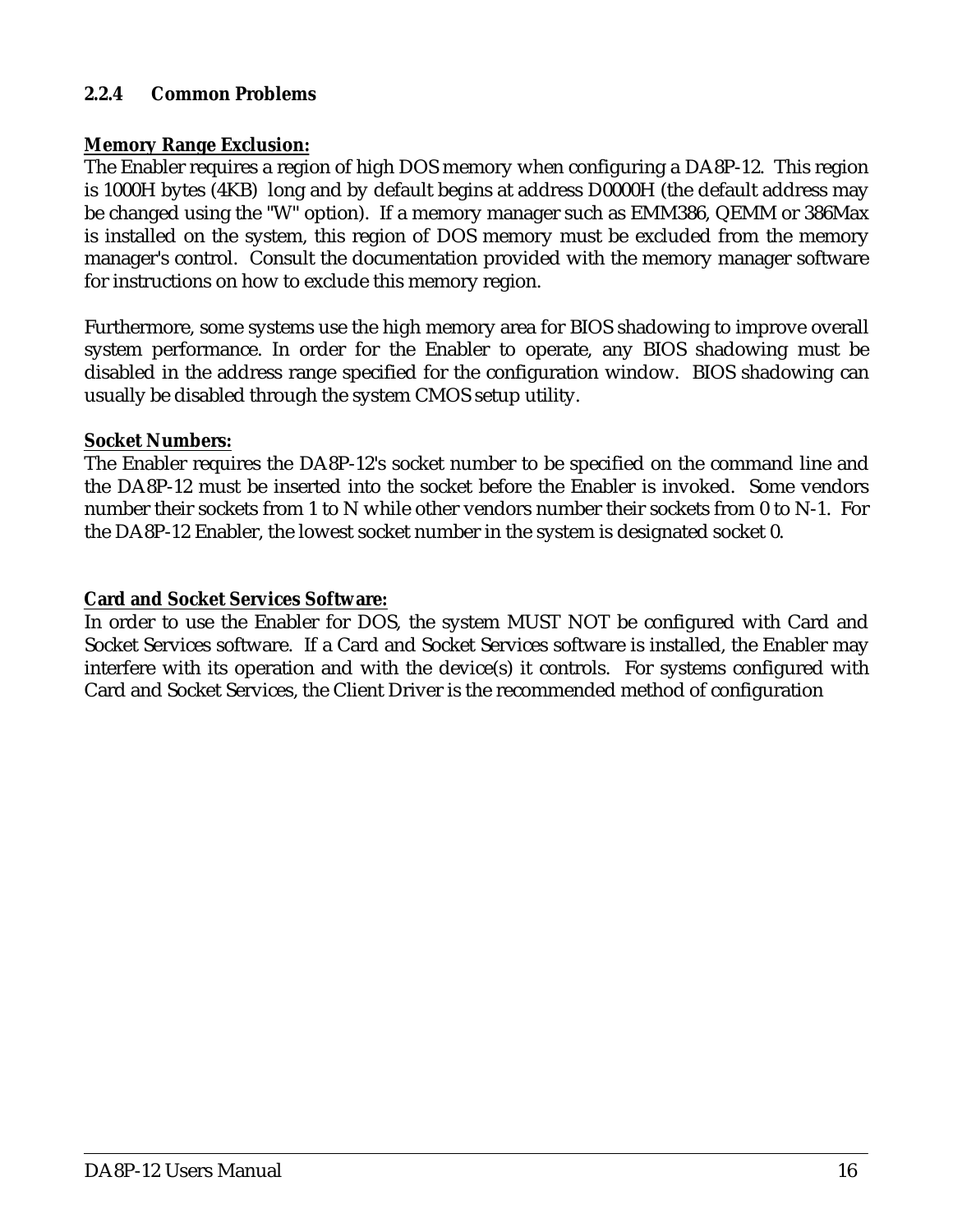<span id="page-16-0"></span>To allow easy configuration of the DA8P-12, a Windows 95/98 **".INF"** configuration file has been written for the hardware.

#### **3.1 Installation Under Windows 95/98**

- 1. Insert the DA8P-12 into any available PC Card socket.
- 2. The first time a new PC Card type is installed the **New Hardware Found** window opens. After this first installation Windows will automatically detect and configure the card. If the **New Hardware Found** window does not open, then skip to the next section, " Resource Settings".
- 3. The **New Hardware Found** window provides several options to configure the card. Click the **"Driver from Disk"** option button. Click "OK" to continue.
- 4. An **"Install from Disk"** dialog box should appear. Insert the customer software CD-ROM, select the correct drive letter for the CD-ROM and path for the configuration file  $(X:\D{DAQPCARD.INF} )$  and click "OK". Windows will browse the path for the aforementioned file.

The PC Card should now be configured. In the future, Windows will automatically recognize and configure the DA8P-12.

#### **3.2 Resource Settings in Windows 95/98**

Windows maintains a registry of all known hardware installed within the computer. Inside this hardware registry Windows keeps track of all the computer's resources, such as base I/O addresses, IRQ levels and DMA channels. In the case of a **PC Card (PCMCIA)**, Windows configures the new hardware using free resources it finds within the hardware registry and then updates the registry automatically.

To view and/or edit hardware devices in Windows 95/98 use the system **Device Manager**. To access Device Manager double click the **System** icon in the Windows Control Panel or click the **My Computer** icon (located on the Windows desktop) with the right mouse button and select **Properties** from the pull down menu. Consult Windows on-line help for details on the use of the Device Manager.

#### **3.2.1 Viewing Resource Settings with Device Manager**

- 1. Start the **Device Manager**.
- 2. Double click on the hardware class **Data Acquisition** to list hardware devices in the class.
- 3. The DA8P-12 belongs to this hardware class. The device name for the DA8P-12 is **Omega DA8P-12(U/B): 12 bit (Uni-Polar/Bi-Polar) Analog Output.**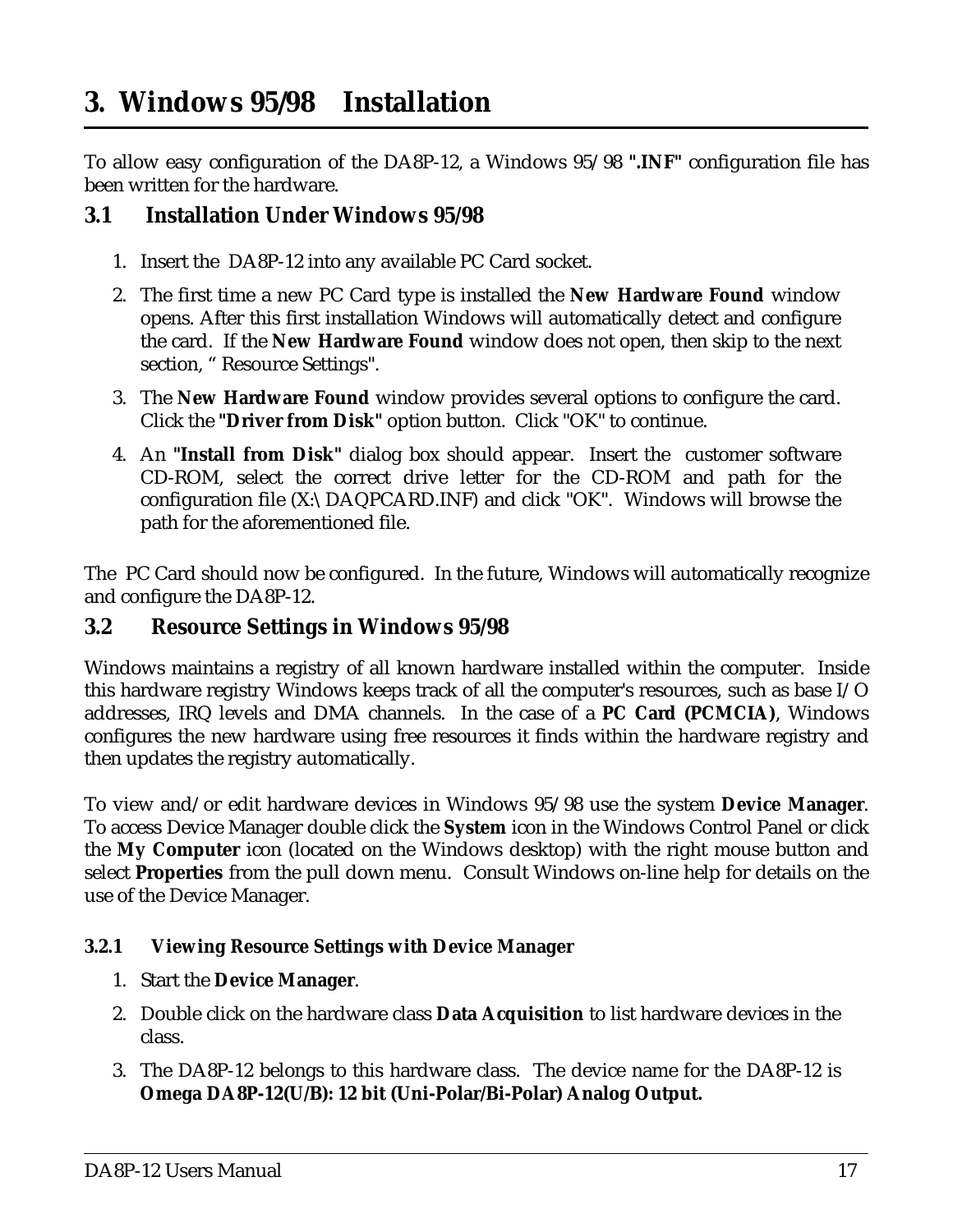- 4. Open the **Properties** dialog box for the device, then click the **Resources** tab to view the Input/Output Range and Interrupt Request resource allocations.
- 5. To access the DA8P-12 use these system resources allocated by Windows or see the next section: **Changing Resource Settings with Device Manager**.

#### **3.2.2 Changing Resource Settings with Device Manager**

- 1. Start the **Device Manager**.
- 2. Double click on the hardware class **Data Acquisition** to list hardware devices in the class.
- 3. The DA8P-12 belongs to this hardware class. The device name for the DA8P-12 is **Omega DA8P-12(U/B): PCMCIA 12 bit (Uni-polar/Bi-polar) Analog Output.**
- 4. Open the **Properties** dialog for the device, then click the **Resources** tab to view the Input/Output Range and Interrupt Request resource allocations.

| Omega DA8P-12U: PCMCIA 12-bit Uni-polar Analog Output  ? |
|----------------------------------------------------------|
| Resources<br>General                                     |
| Omega DA8P-12U: PCMCIA 12-bit Uni-polar Analog<br>Output |
| Resource settings:                                       |
| Resource type<br>Setting                                 |
| Input/Output Range 0108 - 010F                           |
| Interrupt Request<br>$10^{-1}$                           |
|                                                          |
| Basic configuration 0000<br>Setting based on:            |
| ☑ Use automatic settings<br>Change Setting               |
|                                                          |
| Conflicting device list:                                 |
| lNo conflicts.                                           |
|                                                          |
|                                                          |
|                                                          |
| Cancel<br>OK                                             |
|                                                          |

Figure 3-1. Windows 95/98 Resource Settings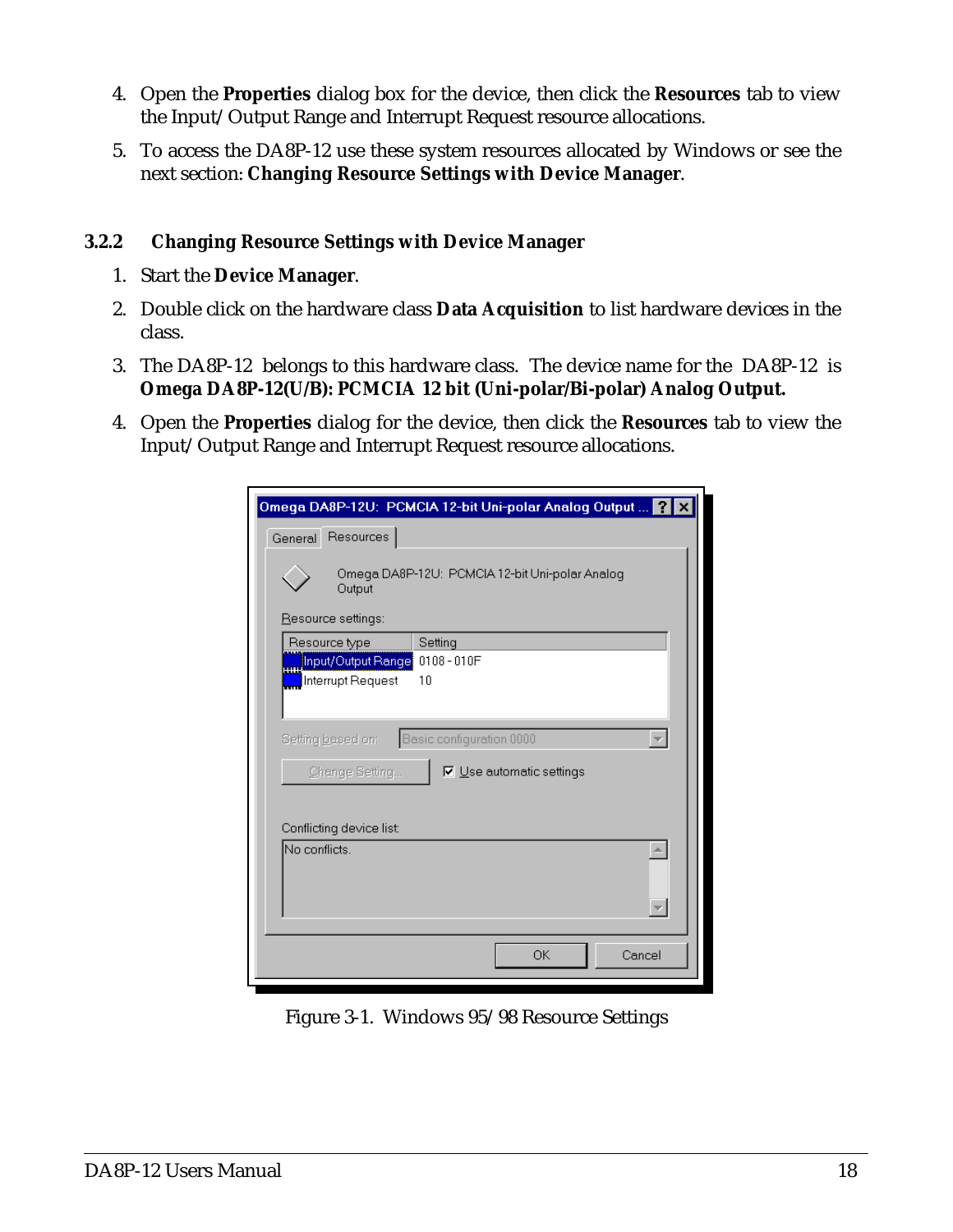- 1. To modify either of the resource settings click the resource name and click the **Change Setting** button.
- 2. An **Edit Resource** window will open. Inside these Edit Resource windows click on the up/down arrows to the right of the resource value. This scrolls through all of the allowable resources for your hardware. Pay attention to the **Conflict Information** at the bottom of the window. Do not select a resource that causes a conflict with any other installed hardware.
- 3. Repeat the above steps to modify all of the resources allocated to the DA8P-12. Once satisfied with the settings make a note of the new settings and click the OK button to accept. Clicking the Cancel button does not save your changes.
- 4. If any changes have been made to the DA8P-12 configuration, the card will automatically be reconfigured to the new resources specified. Any time a PCMCIA card of this type is inserted Windows 95/98 will attempt to configure the card at these resource settings. Click the **Use Automatic Settings** box to reset this card type for automatic configuration (see Figure 3-1).

#### **3.2.3 After Completing Configuration**

The DA8P-12 is now configured and ready for use. Depending on the type of application software to be used, the user may wish to review one or more of the following:

- 1. Chapter 4 of this document provides a basic theory of operation for users that wish to learn technical details about operation of the DA8P-12.
- 2. For users that want to program the DA8P-12 with direct I/O transfers to the adapter's register set, Chapter 5 provides an address map and a detailed description of each I/O register.
- 3. Users that wish to write custom application software without programming the DA8P-12 directly should consult the DAQDRIVE software reference manual. DAQDRIVE provides a library of data acquisition subroutines and is included free of charge with the DA8P-12.
- 4. For third party data acquisition software, consult the documentation provided by the software manufacturer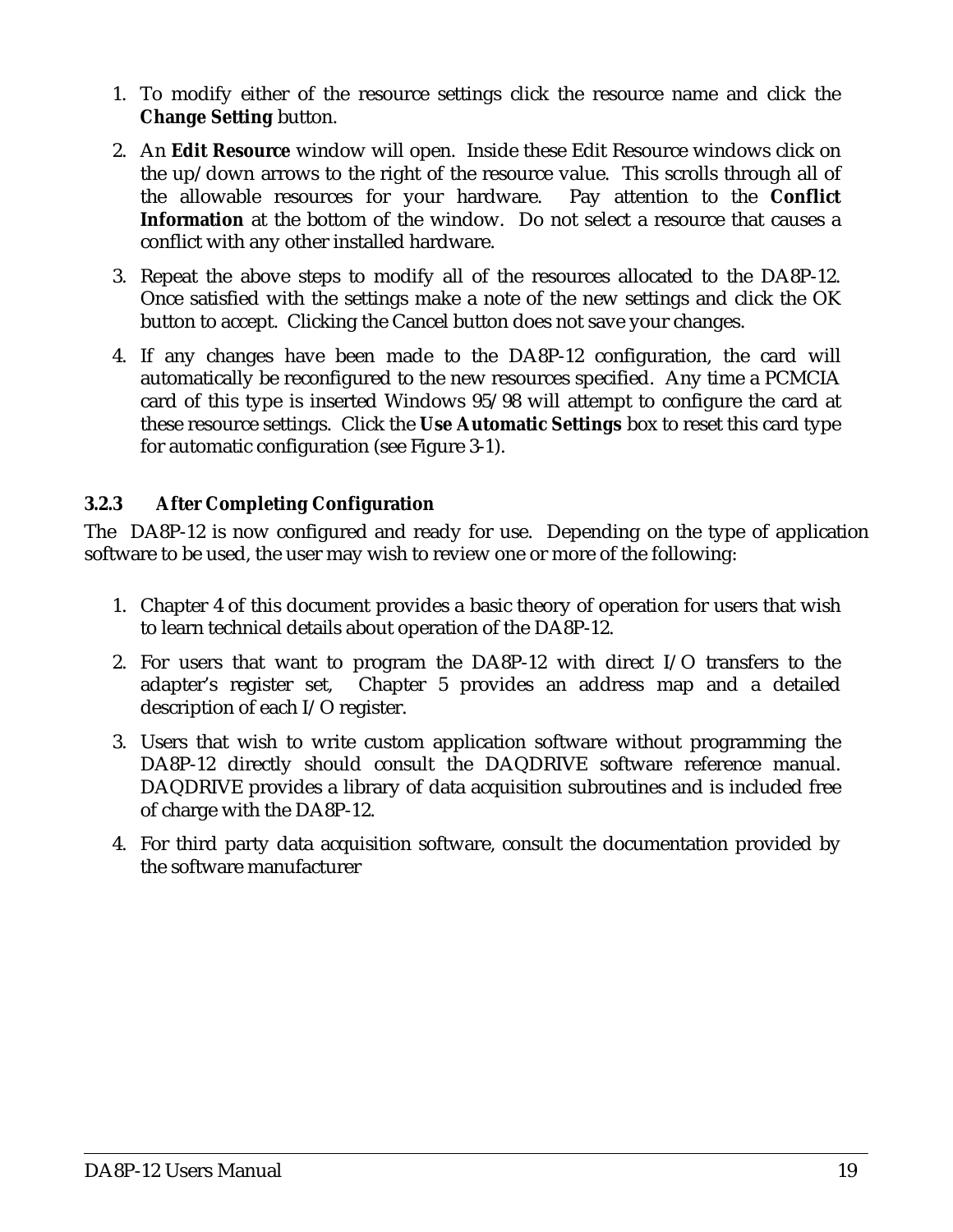#### <span id="page-19-0"></span>**4.1 Analog Outputs**

The DA8P-12 is constructed with four dual-channel 12-bit serial load D/A converters. The D/A converters may be written using 8 or 16-bit I/O instructions although 16-bit instructions are recommended. If 8 bit I/O transfers are used, the least significant byte (LSB) must be written before the most significant byte (MSB) as the contents of the data register are transferred to the appropriate  $D/A$  converter after the MSB is written.

Approximately 8µs is required to transfer the data into the D/A converter and no D/A converter may be written to until this transfer is complete. During non-simultaneous output operations, the analog output of the D/A converter begins changing as soon as all of the data bits are received and will settle to less than ½ LSB of the final value within 10µs under all conditions.

The analog outputs of the DA8P-12 are each rated for 1mA of load current. The total analog output current must remain less than 12mA or damage to the card may result.

**WARNING:**

The DA8P-12 may be permanently damaged if the total load on the analog outputs exceeds 12mA.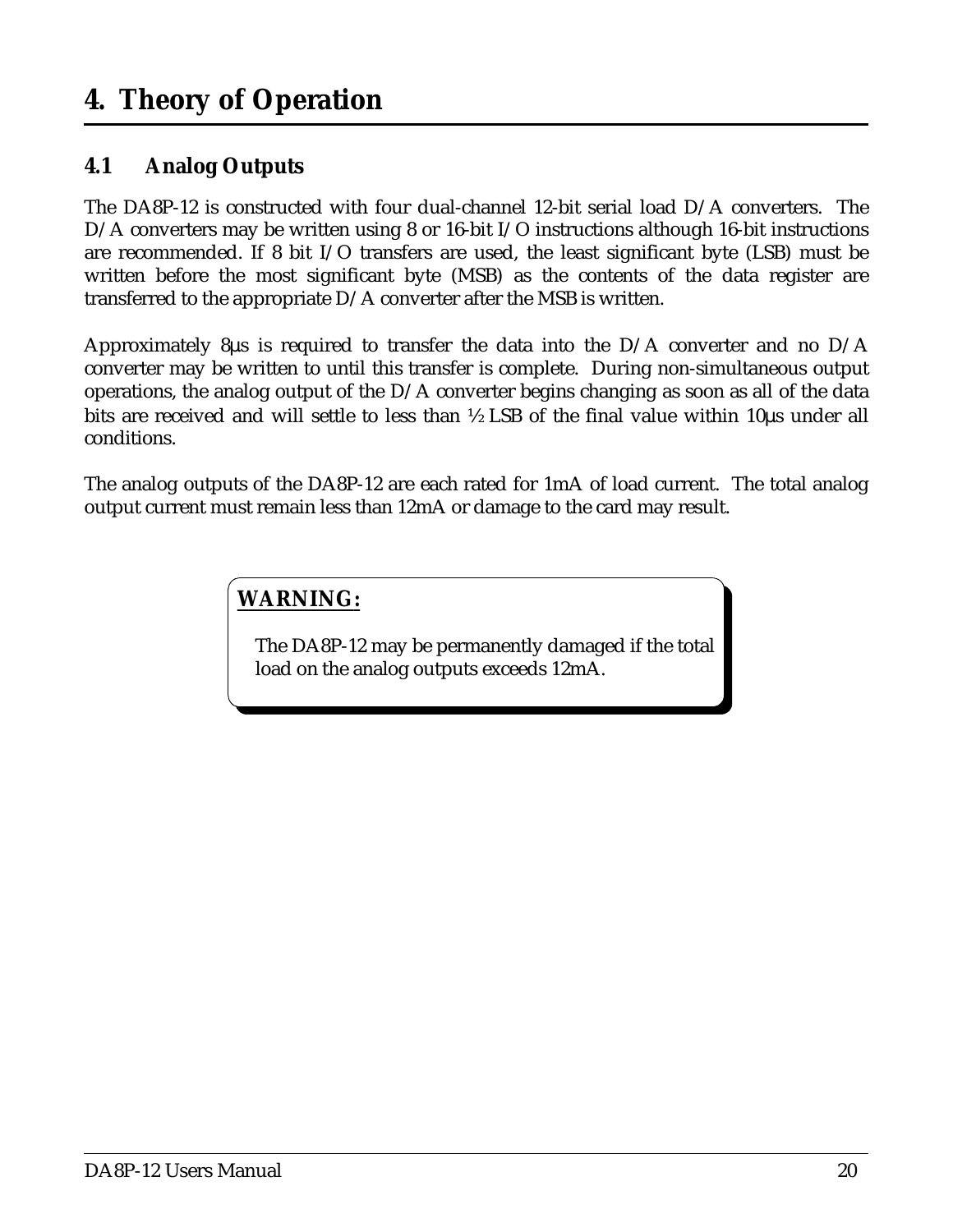#### **4.2 Data Formats**

The bipolar DA8P-12B uses 2's complement digital codes ranging from -2048 to +2047. The unipolar DA8P-12U uses straight binary digital input codes ranging from 0 to 4095. Both adapters reset to 0 volts on power-up and after a software reset.

| B                            |              |           |                   |                |                |                                     |                |                   |                |                |                |                |            |
|------------------------------|--------------|-----------|-------------------|----------------|----------------|-------------------------------------|----------------|-------------------|----------------|----------------|----------------|----------------|------------|
| Vout = (Value / 4096) * 10   |              |           |                   |                |                |                                     |                |                   |                |                |                |                |            |
| Value<br>Data bits DA11  DA0 |              |           |                   |                |                |                                     |                |                   |                |                |                | Output         |            |
| $-2,048$                     | 1            |           | $0\quad 0\quad 0$ |                |                | $0\quad 0\quad 0$                   |                | $0\quad 0\quad 0$ |                |                | $\bf{0}$       | $\overline{0}$ | $-5.00000$ |
| $-1$                         | 1            | $1\quad1$ |                   | $\blacksquare$ | $\overline{1}$ | $-1$ 1 1                            |                |                   | $\overline{1}$ | $\overline{1}$ | $\blacksquare$ | -1             | $-0.00244$ |
| $\bf{0}$                     | $\Omega$     | 0         |                   |                |                | $0\; 0\; 0\; 0\; 0\; 0\; 0\; 0\; 0$ |                |                   |                |                |                | $\bf{0}$       | 0.00000    |
| 1                            | $\mathbf{0}$ | 0         | 0                 | $\mathbf{0}$   | $0\quad 0$     |                                     | $\bf{0}$       | $0\quad 0\quad 0$ |                |                | $\bf{0}$       | $\overline{1}$ | 0.00244    |
| 2,047                        | 0            | 1         | $\overline{1}$    | $\blacksquare$ | -1             | 1                                   | $\overline{1}$ | $\overline{1}$    | $\overline{1}$ | $\overline{1}$ | 1              | -1             | 4.99756    |

Table 4-1. DA8P-12B Data Format

| U                           |                     |              |                |                |                |                |                |                |                |                |              |                |         |
|-----------------------------|---------------------|--------------|----------------|----------------|----------------|----------------|----------------|----------------|----------------|----------------|--------------|----------------|---------|
| Vout = (Value / 4096) $*$ 5 |                     |              |                |                |                |                |                |                |                |                |              |                |         |
| Value                       | Data bits DA11  DA0 |              |                |                |                |                |                |                |                |                |              | Output         |         |
| $\bf{0}$                    | 0                   | $\bf{0}$     | $\bf{0}$       | - 0            | $\bf{0}$       | $\bf{0}$       | $\bf{0}$       | $\mathbf{0}$   | $\bf{0}$       | $\bf{0}$       | $\bf{0}$     | $\overline{0}$ | 0.00000 |
| 1                           | 0                   | $\bf{0}$     | $\bf{0}$       | $\bf{0}$       | $\bf{0}$       | $\bf{0}$       | $\bf{0}$       | $\mathbf{0}$   | $\bf{0}$       | $\bf{0}$       | 0            | $\overline{1}$ | 0.00122 |
| 2.047                       | 0                   | $\mathbf{1}$ | $\overline{1}$ | $\overline{1}$ | $\overline{1}$ | $\overline{1}$ | $\blacksquare$ | $\overline{1}$ | $\overline{1}$ | $\overline{1}$ | $\mathbf{1}$ | $\mathbf{1}$   | 2.49878 |
| 2,048                       | 1                   | $\bf{0}$     | $\bf{0}$       | $\bf{0}$       | $\bf{0}$       | $\bf{0}$       | $\bf{0}$       | $\mathbf{0}$   | $\mathbf{0}$   | $\bf{0}$       | 0            | $\mathbf{0}$   | 2.50000 |
| 4,095                       | 1                   |              | -1             | $\mathbf{1}$   | 1              | $\overline{1}$ | $\blacksquare$ | $\overline{1}$ | 1              | $\mathbf{1}$   | 1            | 1              | 4.99878 |

Table 4-2. DA8P-12U Data Format

#### **4.3 Simultaneous Analog Output**

The DA8P-12 is capable of simultaneous output on analog outputs 2 through 8. To perform simultaneous output, the associated simultaneous load bit(s) in the DA8P-12's simultaneous output register must be set to logic 1 before any data is written to the D/A converters. As long as a channel's simultaneous load bit is set to logic 1, any data written to that  $D/A$ converter is held in an internal data buffer and **IS NOT** converted to an analog output voltage. After all of the D/A channels have been written, the analog outputs may be updated simultaneously by clearing the simultaneous load bits. The simultaneous load bits may be cleared under software control by writing logic 0s to the associated bit locations or under hardware control by generating a low-to-high transition on the external load control input (pin 30 on the I/O connector).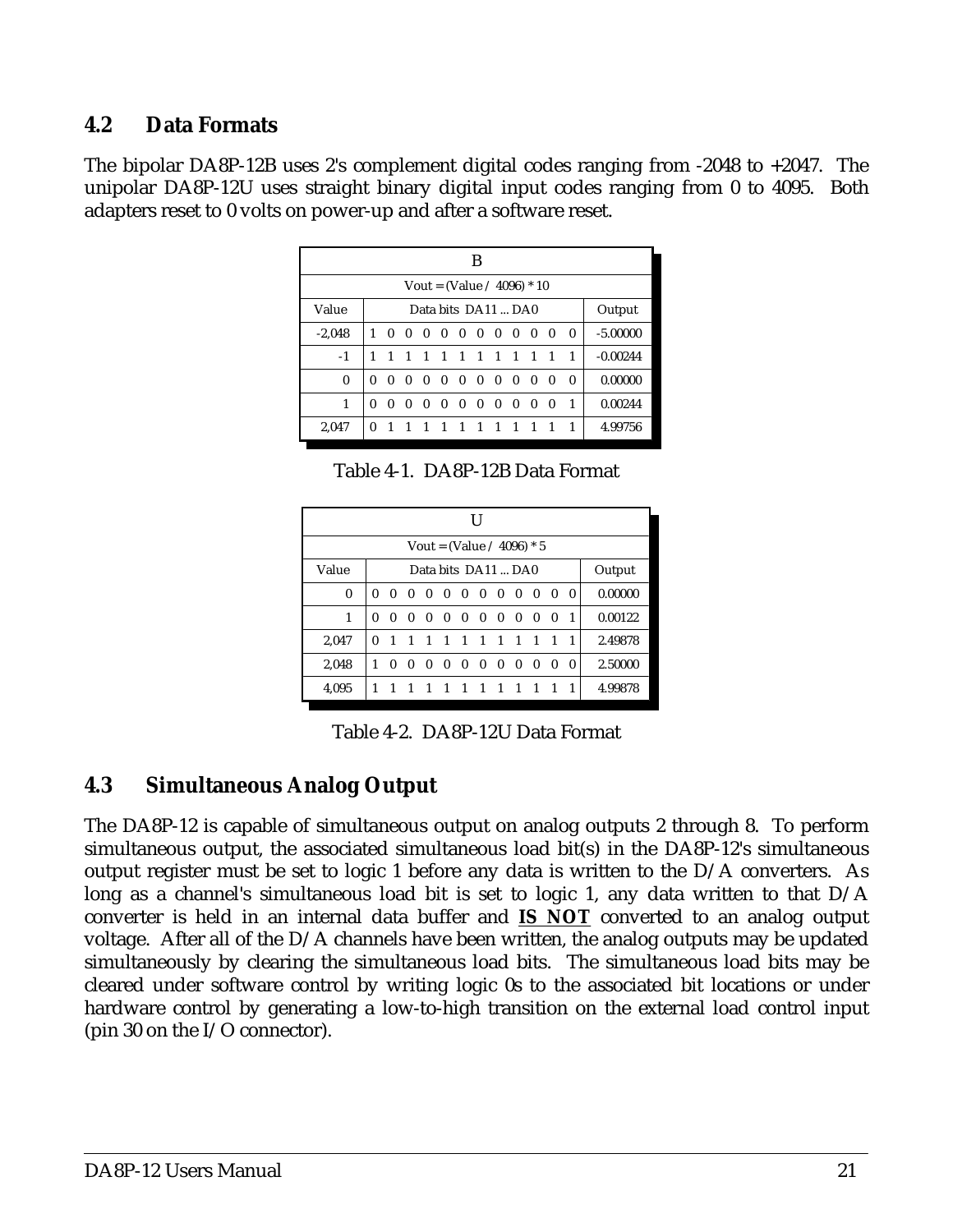#### **4.4 Digital Input / Output**

The DA8P-12 is equipped with 8 bits of digital I/O which may be individually programmed as input or output. To use a digital  $I/O$  bit as an output, simply set the corresponding bit in the DA8P-12's digital I/O register to a logic 0 or logic 1 for the desired output value. To use a digital I/O bit as an input, the corresponding bit in the digital I/O register must be set to a logic 1. All of the digital I/O bits are reset to input mode on power-up and after a hardware reset. Each digital input is equipped with a  $4.7K\Omega$  pull-up resistor and will read a logic 1 if disconnected.



Figure 4-1. Digital I/O Diagram

#### **4.5 Timer**

The DA8P-12 is equipped with an event timer to pace events under CPU or interrupt control. The timer circuit features an 8-bit software programmable timer which counts the output of a selectable pre-scaler. This pre-scaler allows the timer to count at a rate of 100KHz (100µs) or 1KHz (1ms) resulting in timer output rates ranging from 50KHz to 4Hz (200µs to 250ms).

Each time the timer expires, a timer event and optionally a timer interrupt is generated. This event and/or interrupt may be monitored by software to pace other operations. The timer output is also available on pin 27 of the I/O connector as a TTL level signal going high (logic 1) for 1 count each time the timer expires.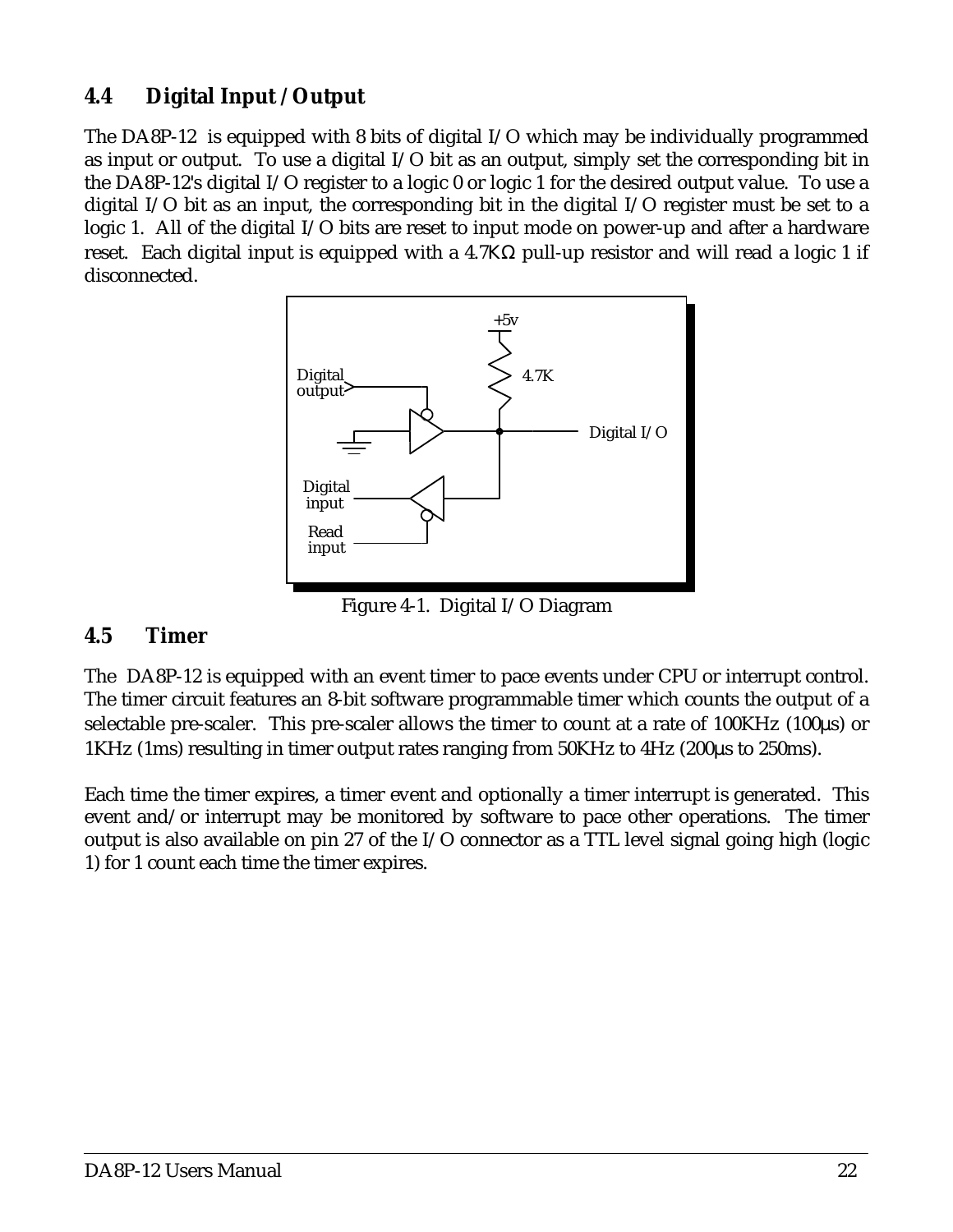#### **4.6 D/A Loading**

The D/A loading signal is a TTL level output available on pin 28 of the I/O connector. D/A loading changes to a logic 0 state while data is being transferred to one of the eight D/A converters and returns to a logic 1 when the transfer is complete. If the D/A converter being written IS NOT configured for simultaneous output mode, it's analog output will begin to update to the new voltage level when the D/A loading signal makes the low-to-high transition. The analog output will settle to within ½ LSB of the new voltage level within 10µs of this transition.

If the D/A converter being written IS configured for simultaneous output mode, D/A loading may be used to determine when the transfer is complete so that the External Load Control input does not occur until after data transfer completion.

#### **4.7 External Load Control**

The External Load Control signal is a TTL compatible input on pin 30 of the I/O connector and may be used to control loading of the D/A converters configured for simultaneous output mode. A low-to-high transition of the External Load Control input clears all of the simultaneous load bits in the DA8P-12's load control register causing any D/A converters configured for simultaneous output operation to update their analog output(s). The load event and the optional load event interrupt are also generated by the low-to-high transition of this input. External Load Control is equipped with a  $4.7K\Omega$  pull-up resistor and may be left disconnected when not in use.

#### **4.8 External Event**

The DA8P-12 offers a TTL compatible external event input on pin 31 of the I/O connector which may be used to allow the CPU to monitor external hardware events. The external event and the optional external event interrupt are generated by a low-to-high transition of this input. External Event is equipped with a  $4.7K\Omega$  pull-up resistor and may be left disconnected when not in use.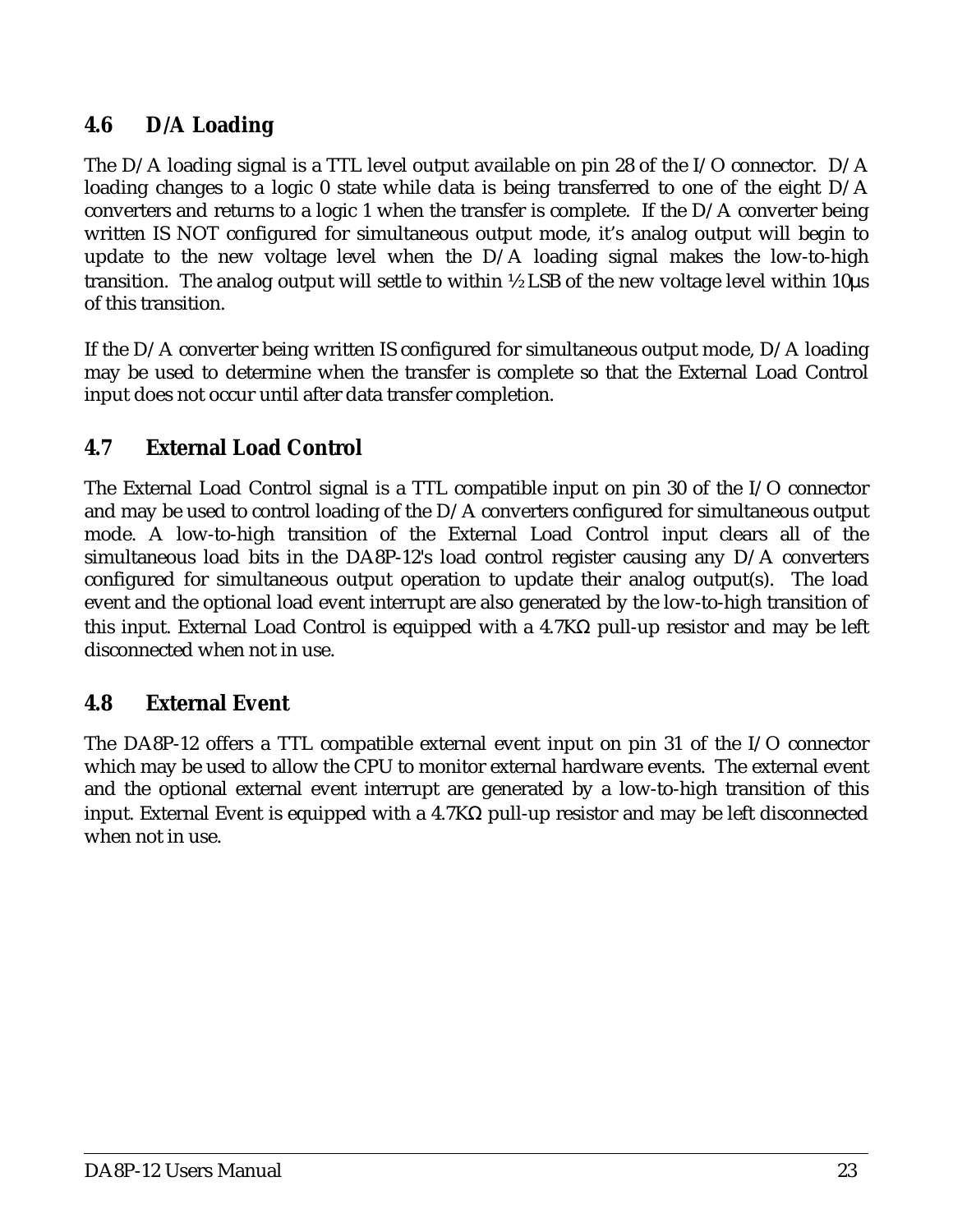# <span id="page-23-0"></span>**5. Register Descriptions**

The DA8P-12 uses 8 consecutive I/O locations within the I/O address map of the system. The base address of the adapter is determined by the Client Driver or Enabler software programs as discussed in Chapter 2. The next 8 I/O locations are used by the DA8P-12 for the following functions:

| A2           | A1           | A0           | I/O address       | <b>Register Description</b>  |
|--------------|--------------|--------------|-------------------|------------------------------|
| $\mathbf{0}$ | 0            | $\mathbf{0}$ | base address $+0$ | D/A converter data - LSB     |
| $\mathbf{0}$ | $\theta$     | 1            | base address $+1$ | D/A converter data - MSB     |
| $\mathbf{0}$ | 1            | 0            | base address $+2$ | Control Register             |
| $\mathbf{0}$ | 1            | 1            | base address $+3$ | Simultaneous Output Register |
| 1            | $\mathbf{0}$ | $\mathbf{0}$ | base address $+4$ | Timer Register               |
| 1            | $\mathbf{0}$ | 1            | base address $+5$ | Digital $I/O$                |
| $\mathbf{1}$ | 1            | $\mathbf{0}$ | base address $+6$ | Interrupt Register           |
|              |              | 1            | base address $+7$ | Reserved for future use      |

Table 5-1. DA8P-12 Address map

Each register of the DA8P-12 is discussed in detail in the following sections.

#### **5.1 D/A Converter Data - LSB, MSB**

The  $D/A$  converter data register, located at base address  $+0$  and base address  $+1$ , is used to output data to one of the D/A converters. 16-bit I/O transfers should be used to access this register. If 8 bit I/O transfers must be used, the LSB register must be written before the MSB register as the contents of the data register are transferred to the D/A converter when the MSB register is written. After the MSB register is written, approximately 8µs is required to transfer the contents of the data register into the  $D/A$  converter. The data register must not be written to during this interval. The READY bit, located in the control register, may be used to determine when data may be safely written to the data register. The data register may be read at any time and returns the last value written.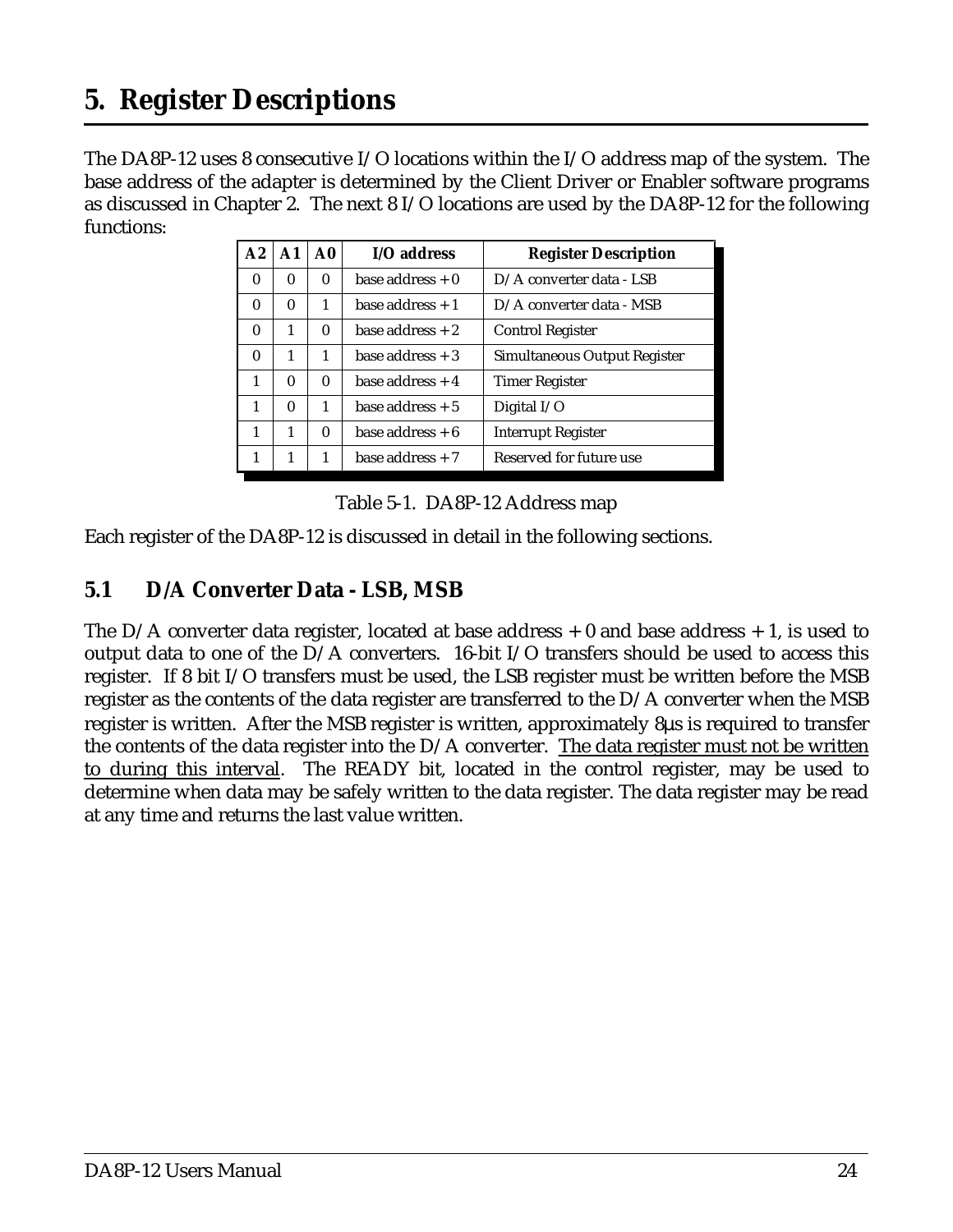The format of the data written to the data register is shown below:

|            | D7       | D6             | D <sub>5</sub> | D <sub>4</sub> | D <sub>3</sub> | D2              | D1  | D <sub>0</sub> |  |
|------------|----------|----------------|----------------|----------------|----------------|-----------------|-----|----------------|--|
| <b>MSB</b> | $\bf{0}$ | C <sub>2</sub> | C <sub>1</sub> | C <sub>0</sub> | DA11           | DA10            | DA9 | DA8            |  |
| <b>LSB</b> | DA7      | DA6            | DA5            | DA4            | DA3            | DA <sub>2</sub> | DA1 | DA0            |  |
|            |          |                |                |                |                |                 |     |                |  |

...where Cx selects the D/A converter

|                  | C <sub>2</sub> | C <sub>1</sub> | $_{\rm C0}$ |
|------------------|----------------|----------------|-------------|
| DAC <sub>0</sub> | 0              | $\mathbf{0}$   | $\bf{0}$    |
| DAC <sub>1</sub> | $\bf{0}$       | $\bf{0}$       | 1           |
| DAC <sub>2</sub> | $\bf{0}$       | 1              | $\bf{0}$    |
| DAC <sub>3</sub> | 0              | 1              | 1           |
| DAC <sub>4</sub> | 1              | $\bf{0}$       | $\bf{0}$    |
| DAC <sub>5</sub> | 1              | $\bf{0}$       | 1           |
| DAC <sub>6</sub> | 1              | 1              | $\bf{0}$    |
| DAC <sub>7</sub> | 1              | 1              | 1           |
|                  |                |                |             |

#### ...and DAx represents the data bits transferred to the D/A converter

| <b>Decimal</b> | Data bits DA11  DA0 |              |  |  |  |  |  |                   |                                        |                   |                   | в          | U       |
|----------------|---------------------|--------------|--|--|--|--|--|-------------------|----------------------------------------|-------------------|-------------------|------------|---------|
| $-2,048$       |                     |              |  |  |  |  |  | 100000000         |                                        |                   | $0\quad 0\quad 0$ | $-5.00000$ | n/a     |
| $-1$           |                     |              |  |  |  |  |  |                   | 1 1 1 1 1 1 1 1 1 1 1 1                |                   |                   | $-0.00244$ | n/a     |
| $\mathbf{0}$   | $\Omega$            | $\mathbf{0}$ |  |  |  |  |  |                   | $0\quad 0\quad 0\quad 0\quad 0\quad 0$ | $0\quad 0\quad 0$ |                   | 0.00000    | 0.00000 |
| 1              | $\bf{0}$            |              |  |  |  |  |  |                   | 00000000001                            |                   |                   | 0.00244    | 0.00122 |
| 2,047          |                     |              |  |  |  |  |  |                   | 0 1 1 1 1 1 1 1 1                      | 1 1 1             |                   | 4.99756    | 2.49878 |
| 2,048          |                     |              |  |  |  |  |  |                   | 100000000000                           |                   |                   | n/a        | 2.50000 |
| 4,095          |                     |              |  |  |  |  |  | 1 1 1 1 1 1 1 1 1 |                                        | $\overline{1}$    |                   | n/a        | 4.99878 |
|                |                     |              |  |  |  |  |  |                   |                                        |                   |                   |            |         |

Figure 5-1. D/A Converter Data Format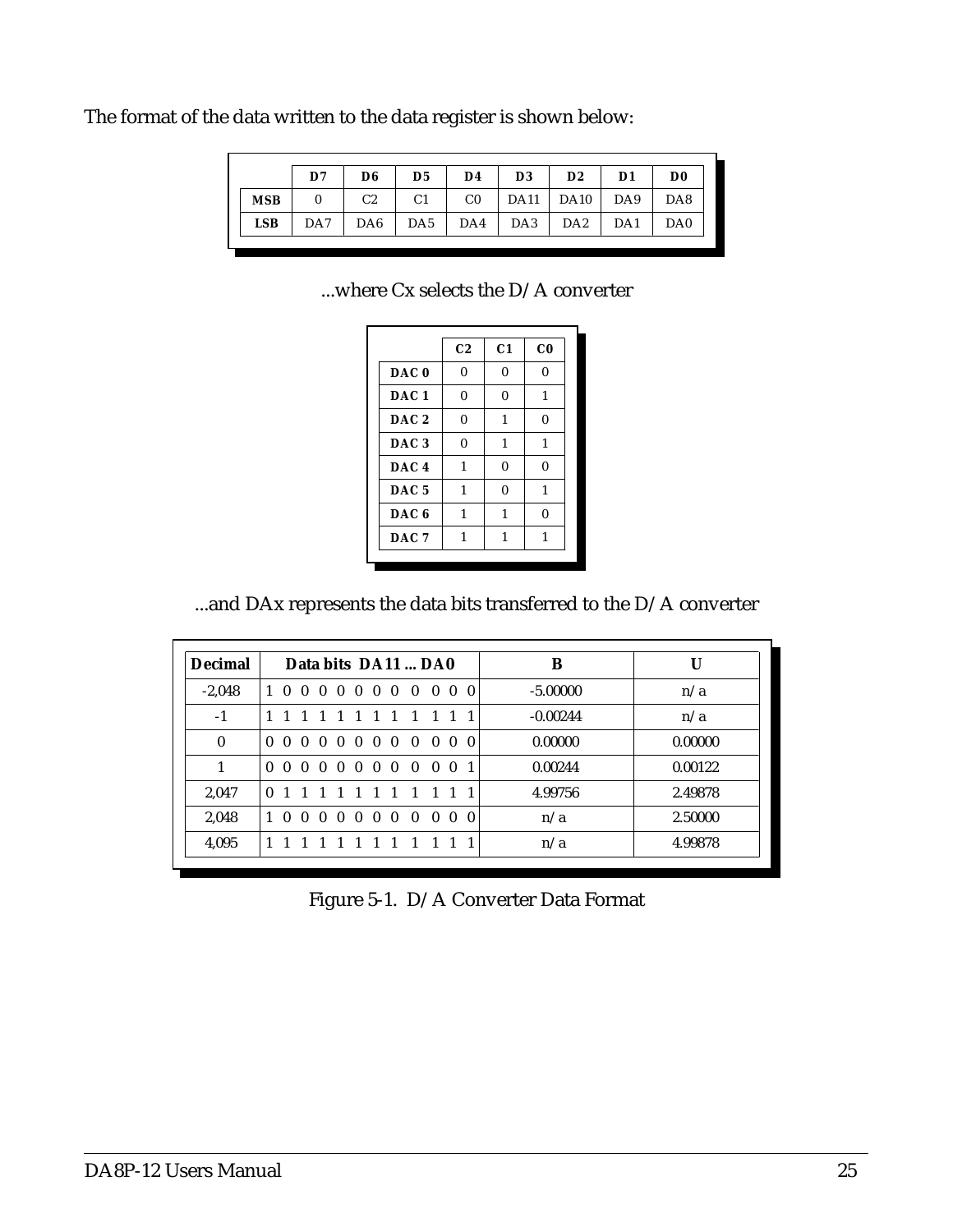#### **5.2 Control Register**

The control register, located at base address + 2, is used to control the DA8P-12's event timer and interrupt selections. On power-up, all bits in the control register are set to logic 0.

| <b>BIT</b>       | <b>NAME</b>       | <b>DESCRIPTION</b>                                                                                                                                                                                                                                                                                                                                                                                   |
|------------------|-------------------|------------------------------------------------------------------------------------------------------------------------------------------------------------------------------------------------------------------------------------------------------------------------------------------------------------------------------------------------------------------------------------------------------|
| $\overline{7}$   | <b>RESET</b>      | During write operations, setting this bit to logic 1 generates a<br>hardware reset to the D/A converters and the analog outputs are<br>reset to 0 volts. RESET is self clearing.                                                                                                                                                                                                                     |
|                  | <b>READY</b>      | During read operations, this bit indicates the status of the D/A<br>converter control circuitry. When set to logic 1, the DA8P-12 is<br>ready and data may be safely written to the D/A converter data<br>register. When set to logic 0, the DA8P-12 is transferring the<br>contents of the data register to one of the D/A converters. The<br>data register must not be written while $READV = 0$ . |
| 6                | Reserved          | This bit returns a logic 0 during read operations and must be set<br>to logic 0 for write operations.                                                                                                                                                                                                                                                                                                |
| $\overline{5}$   | TIMER_EVENT       | During read operations, a logic 1 indicates the event timer has<br>expired at least once since TIMER_EVENT was last reset. An<br>interrupt may be generated from TIMER_EVENT by setting the<br>TIMER_IRQ_EN bit in the DA8P-12 's interrupt register.<br>TIMER_EVENT is reset by writing a logic 1 to this bit location or<br>by halting the event timer (setting TIMER_RUN = $0$ ).                 |
| $\overline{4}$   | <b>EXT_EVENT</b>  | During read operations, a logic 1 indicates at least one<br>low-to-high transition of the external event input (pin 31 of the<br>I/O connector) has occurred since EXT_EVENT was last reset.<br>An interrupt may be generated from EXT_EVENT by setting the<br>$DA8P-12's$<br>the<br>interrupt register.<br>EXT_IRQ_EN bit in<br>EXT_EVENT is reset by writing a logic 1 to this bit location.       |
| 3                | Reserved          | This bit returns a logic 0 during read operations and must be set<br>to logic 0 for write operations.                                                                                                                                                                                                                                                                                                |
| $\boldsymbol{2}$ | Reserved          | This bit returns a logic 0 during read operations and must be set<br>to logic 0 for write operations.                                                                                                                                                                                                                                                                                                |
| $\mathbf{1}$     | TIMER_SOURC<br>F. | When set to logic 1, the event timer operates from a 100KHz<br>clock source (100µs per count). When set to logic 0, the event<br>timer operates from a 1KHz clock source (1ms per count).                                                                                                                                                                                                            |
| $\bf{0}$         | TIMER_RUN         | When set to logic 1, enables the operation of the event timer.<br>When set to logic 0, the timer is disabled.                                                                                                                                                                                                                                                                                        |

Table 5-2. Control Register Description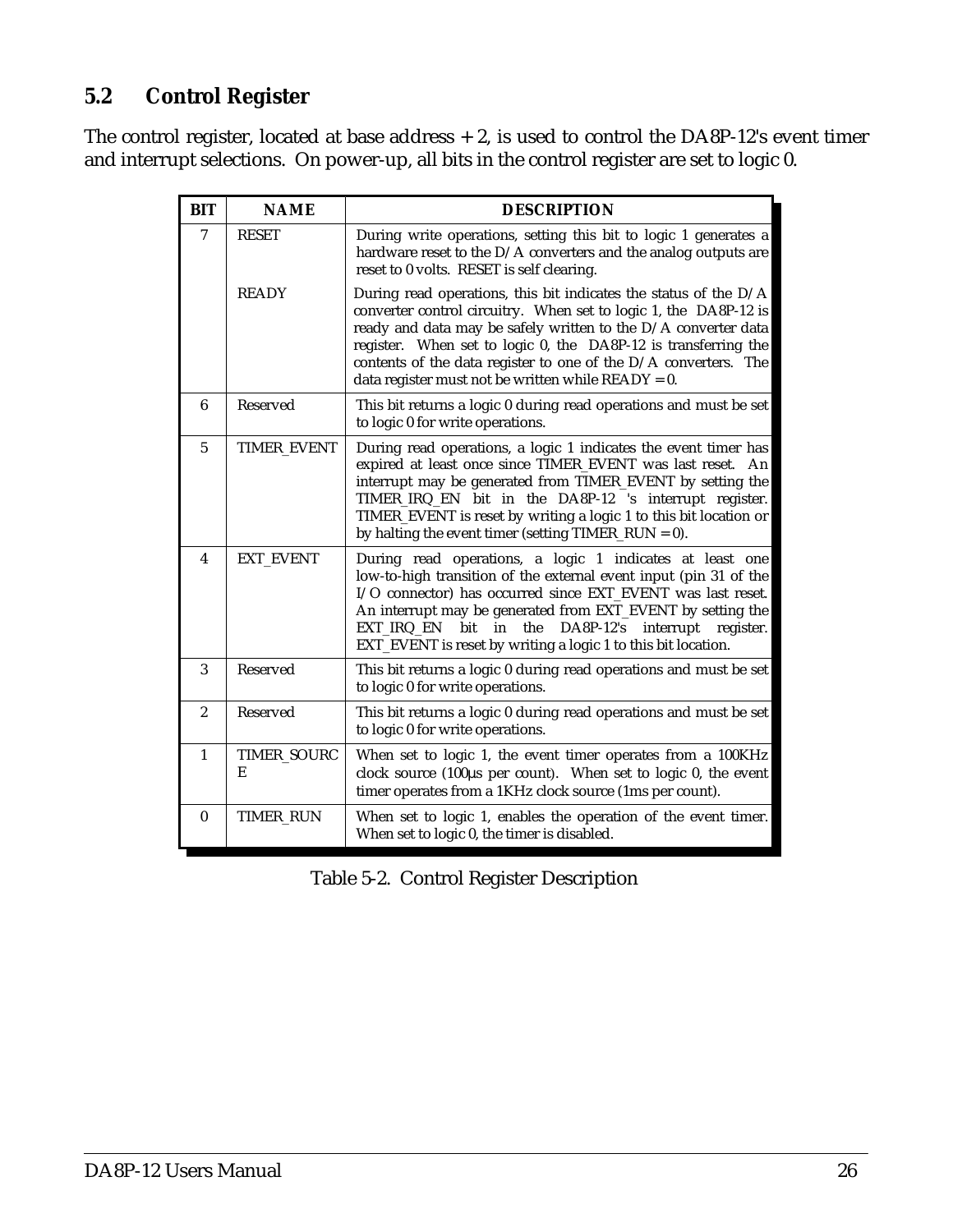#### **5.3 Simultaneous Output Register**

The simultaneous output register, located at base address + 3, is used to control the DA8P-12 simultaneous output capabilities. On power-up, all bits in the load register are set to logic 0.

| <b>BIT</b>       | <b>NAME</b>       | <b>DESCRIPTION</b>                                                                                                                                                                                                                                                                                                                                                                                                                                                                                                                                                                                               |
|------------------|-------------------|------------------------------------------------------------------------------------------------------------------------------------------------------------------------------------------------------------------------------------------------------------------------------------------------------------------------------------------------------------------------------------------------------------------------------------------------------------------------------------------------------------------------------------------------------------------------------------------------------------------|
| $\tau$           | Reserved          | This bit returns a logic 0 during read operations and must be set to<br>logic 0 for write operations.                                                                                                                                                                                                                                                                                                                                                                                                                                                                                                            |
| 6                | Reserved          | This bit returns a logic 0 during read operations and must be set to<br>logic 0 for write operations.                                                                                                                                                                                                                                                                                                                                                                                                                                                                                                            |
| 5                | Reserved          | This bit returns a logic 0 during read operations and must be set to<br>logic 0 for write operations.                                                                                                                                                                                                                                                                                                                                                                                                                                                                                                            |
| 4                | <b>LOAD_EVENT</b> | During read operations, a logic 1 indicates at least one low-to-high<br>transition of the external load control input (pin 30 of the I/O<br>connector) has occurred since LOAD_EVENT was last reset. An<br>interrupt may be generated from LOAD_EVENT by setting the<br>LOAD_IRQ_EN bit in the DA8P-12's interrupt control register.<br>LOAD_EVENT is cleared by writing a logic 1 to this bit location.                                                                                                                                                                                                         |
| 3                | LOAD_67           | When set to logic 1, D/A converter channels 6 and 7 are configured<br>for simultaneous output and any data written to their data registers<br>is not converted to an analog output. Clearing LOAD_67 to logic 0<br>returns D/A channels 6 and 7 to the standard operating mode and<br>causes the last value output to each of their data registers to be<br>converted to an analog output. A low-to-high transition of the<br>external load control input (pin 30 of the I/O connector) also clears<br>LOAD_67 to logic 0. Additional information on simultaneous<br>output operation is available in Chapter 4. |
| $\boldsymbol{2}$ | LOAD_45           | When set to logic 1, D/A converter channels 4 and 5 are configured<br>for simultaneous output and any data written to their data registers<br>is not converted to an analog output. Clearing LOAD_45 to logic 0<br>returns D/A channels 4 and 5 to the standard operating mode and<br>causes the last value output to each of their data registers to be<br>converted to an analog output. A low-to-high transition of the<br>external load control input (pin 30 of the I/O connector) also clears<br>LOAD_45 to logic 0. Additional information on simultaneous<br>output operation is available in Chapter 4. |
| $\mathbf{1}$     | LOAD_23           | When set to logic 1, D/A converter channels 2 and 3 are configured<br>for simultaneous output and any data written to their data registers<br>is not converted to an analog output. Clearing LOAD_23 to logic 0<br>returns D/A channels 2 and 3 to the standard operating mode and<br>causes the last value output to each of their data registers to be<br>converted to an analog output. A low-to-high transition of the<br>external load control input (pin 30 of the I/O connector) also clears<br>LOAD_23 to logic 0. Additional information on simultaneous<br>output operation is available in Chapter 4. |
| $\bf{0}$         | LOAD_01           | When set to logic 1, D/A converter channels 0 and 1 are configured<br>for simultaneous output and any data written to their data registers<br>is not converted to an analog output. Clearing LOAD_01 to logic 0<br>returns D/A channels 0 and 1 to the standard operating mode and<br>causes the last value output to each of their data registers to be<br>converted to an analog output. A low-to-high transition of the<br>external load control input (pin 30 of the I/O connector) also clears<br>LOAD_01 to logic 0. Additional information on simultaneous<br>output operation is available in Chapter 4. |

Table 5-3. Simultaneous Output Register Description.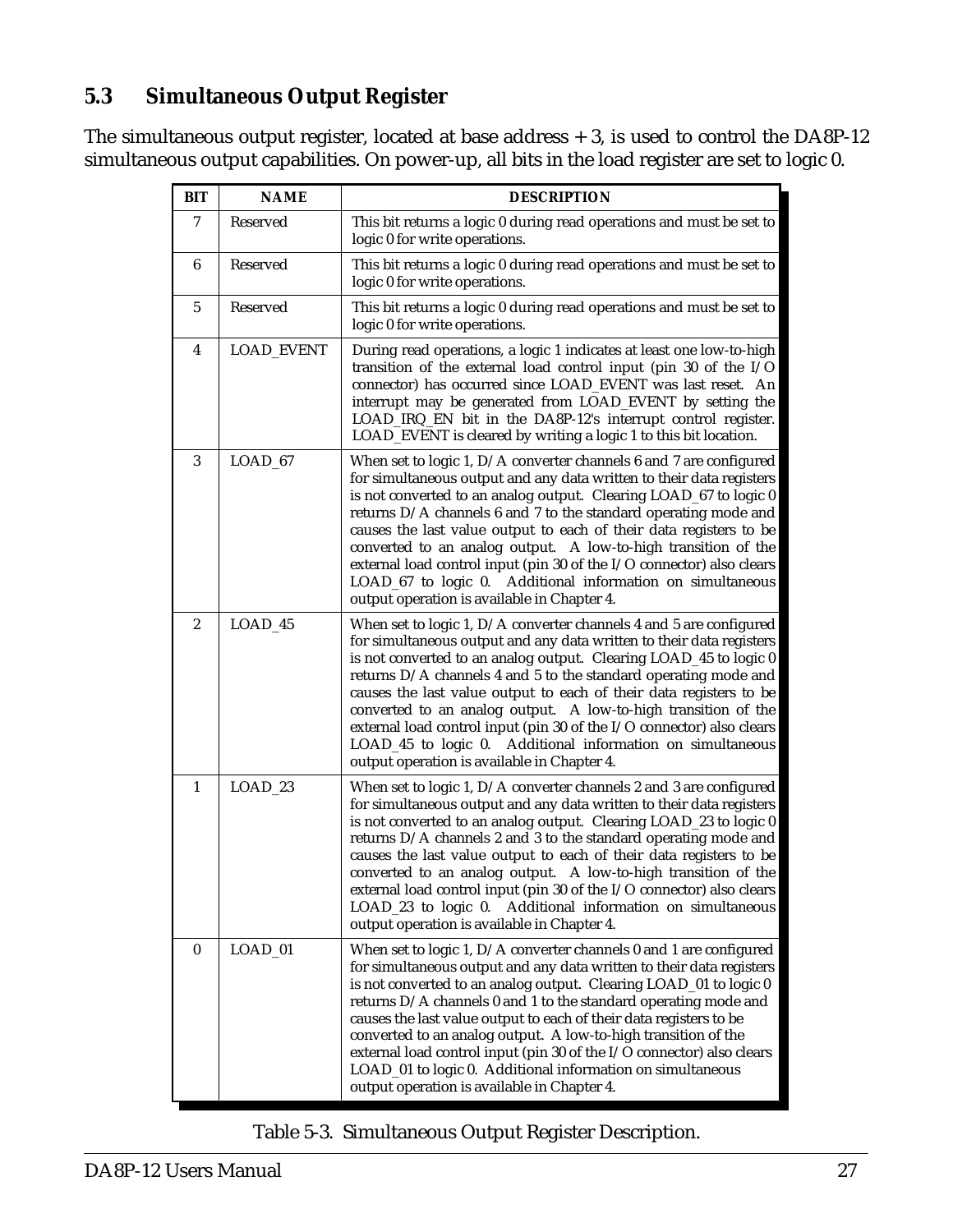#### **5.4 Timer Register**

The timer register, located at base address  $+4$ , is used to set the rate of the on-board event timer. Each time the timer expires, a timer event and optionally a timer interrupt is generated (see the DA8P-12 control and interrupt registers). This event and/or interrupt may be monitored by software to pace other operations. The output of the timer is also available on pin 27 of the I/O connector.

The value written to the timer register determines the number of input clock cycles required before the timer expires and must be in the range  $1 \leq$  timer register value  $\leq$  255. A read of the timer register returns the last value written. The timer's output rate (which is equal to the timer event rate) may be calculated using the equations shown in Figure 5-2, where the timer input clock rate is set to 100KHz (10µs per count) or 1KHz (1ms per count) using the TIMER\_SOURCE bit located in the control register.

> output rate  $(Hz) = \frac{input clock rate (Hz)}{1}$  register value + 1 output rate (sec) = input clock rate (sec)  $*$  (register value + 1)  $- OR -$

Figure 5-2. Timer Output Rate Equations

On power-up, the timer register is initialized to 0. A valid timer register value must be written to this register before the timer is enabled.

#### **5.5 Digital I/O**

The digital I/O register, located at base address  $+5$ , directly controls the digital I/O signals on the output connector. To use a digital I/O bit as an output bit, simply write a logic 0 or a logic 1 to the associated location in the digital I/O register. To use a digital I/O bit as an input bit, a logic 1 must first be written to the associated bit in the digital I/O register. A read of the digital I/O register returns the current value of the digital inputs and the last value written to the digital outputs. On power-up, all digital I/O bits are set to input mode (logic 1).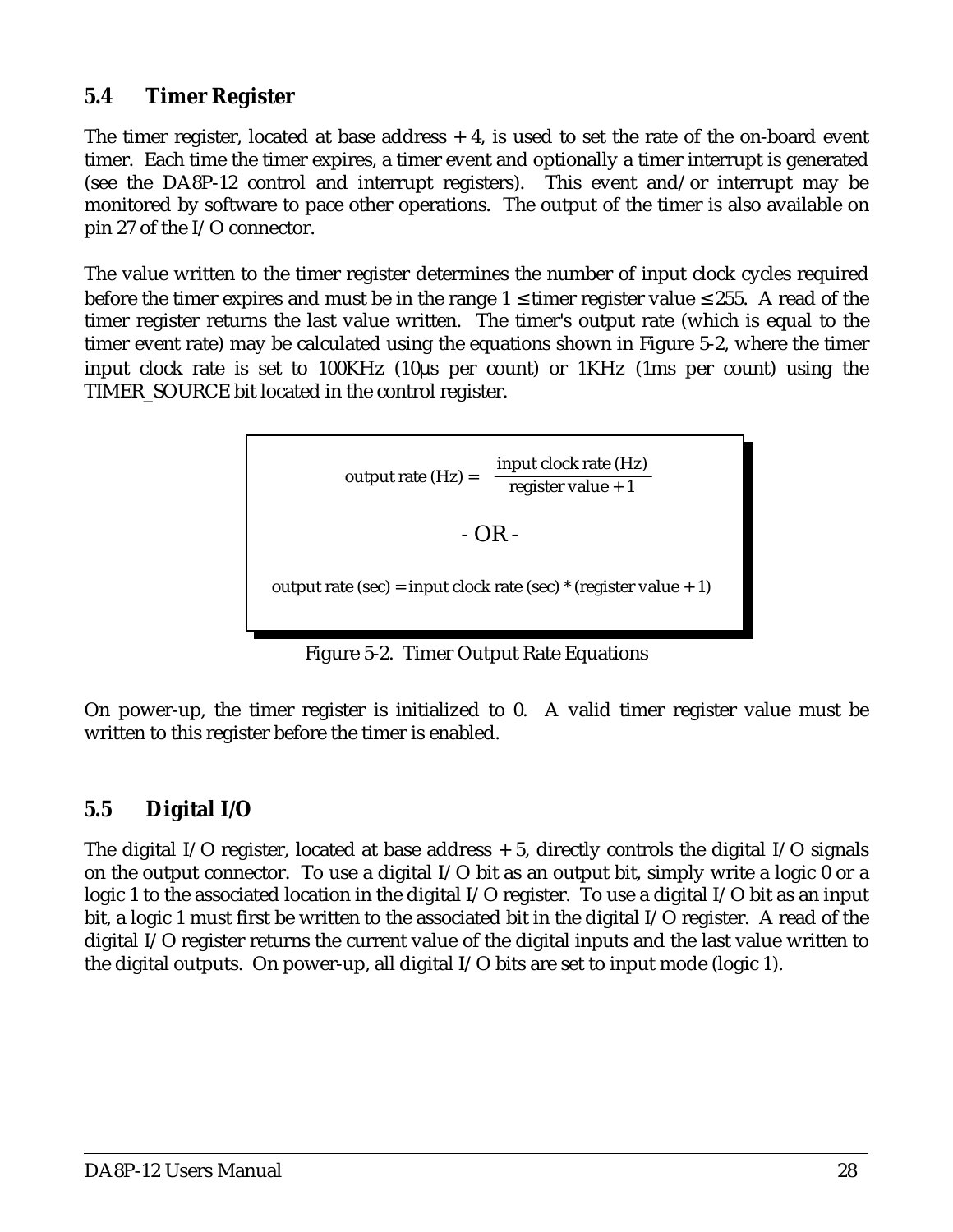#### **5.6 Interrupt Register**

The interrupt register, located at base address + 6, is used to enable and disable interrupts and to determine the source of an interrupt during interrupt processing.

| <b>BIT</b>     | <b>NAME</b>  | <b>DESCRIPTION</b>                                                                                                                                                                                                                                                                                                                                                                              |
|----------------|--------------|-------------------------------------------------------------------------------------------------------------------------------------------------------------------------------------------------------------------------------------------------------------------------------------------------------------------------------------------------------------------------------------------------|
| 7              | Reserved     | This bit returns a logic 0 during read operations and must be set<br>to logic 0 for write operations.                                                                                                                                                                                                                                                                                           |
| $6\phantom{1}$ | EXT_IRQ      | During read operations, a logic 1 indicates an EXT_EVENT<br>interrupt is pending. The external event interrupt must be<br>disabled ( $EXT$ <sub>IRQ</sub> <sub>EN</sub> = 0) or the external event status must be<br>reset (see EXT_EVENT in the control register) before additional<br>interrupts can be received. EXT_IRQ should be set to logic 0<br>during write accesses to this register. |
| $\overline{5}$ | LOAD_IRQ     | During read operations, a logic 1 indicates a LOAD_EVENT<br>interrupt is pending. The load event interrupt must be disabled<br>(LOAD_IRQ_EN = 0) or the load event status must be reset (see<br>LOAD_EVENT in the DA8P-12 simultaneous output register)<br>before additional interrupts can be received. LOAD_IRQ should<br>be set to logic 0 during write accesses to this register.           |
| $\overline{4}$ | TIMER_IRQ    | During read operations, a logic 1 indicates a TIMER_EVENT<br>interrupt is pending. The timer event interrupt must be disabled<br>$(TIMER_{IRQ}EN = 0)$ or the timer event status must be reset (see<br>TIMER_EVENT in the DA8P-12 control register) before additional<br>interrupts can be received. TIMER_IRQ should be set to logic 0<br>during write accesses to this register.              |
| 3              | Reserved     | This bit returns a logic 0 during read operations and must be set<br>to logic 0 for write operations.                                                                                                                                                                                                                                                                                           |
| $\overline{2}$ | EXT_IRQ_EN   | When set to logic 1, an interrupt is generated on each occurrence<br>of EXT_EVENT (see EXT_EVENT in the DA8P-12 control register).<br>When set to logic 0, external event interrupts are disabled.                                                                                                                                                                                              |
| $\mathbf{1}$   | LOAD_IRQ_EN  | When set to logic 1, an interrupt is generated on each occurrence<br><b>LOAD_EVENT</b><br>(see<br><b>LOAD_EVENT</b><br>of<br>in<br>the<br>DA8P-12<br>simultaneous output register). When set to logic 0, load event<br>interrupts are disabled.                                                                                                                                                 |
| $\bf{0}$       | TIMER_IRQ_EN | When set to logic 1, an interrupt is generated on each occurrence<br>of TIMER_EVENT (see TIMER_EVENT in the DA8P-12 control<br>register). When set to logic 0, timer event interrupts are disabled.                                                                                                                                                                                             |

Table 5-4. Interrupt Register Description.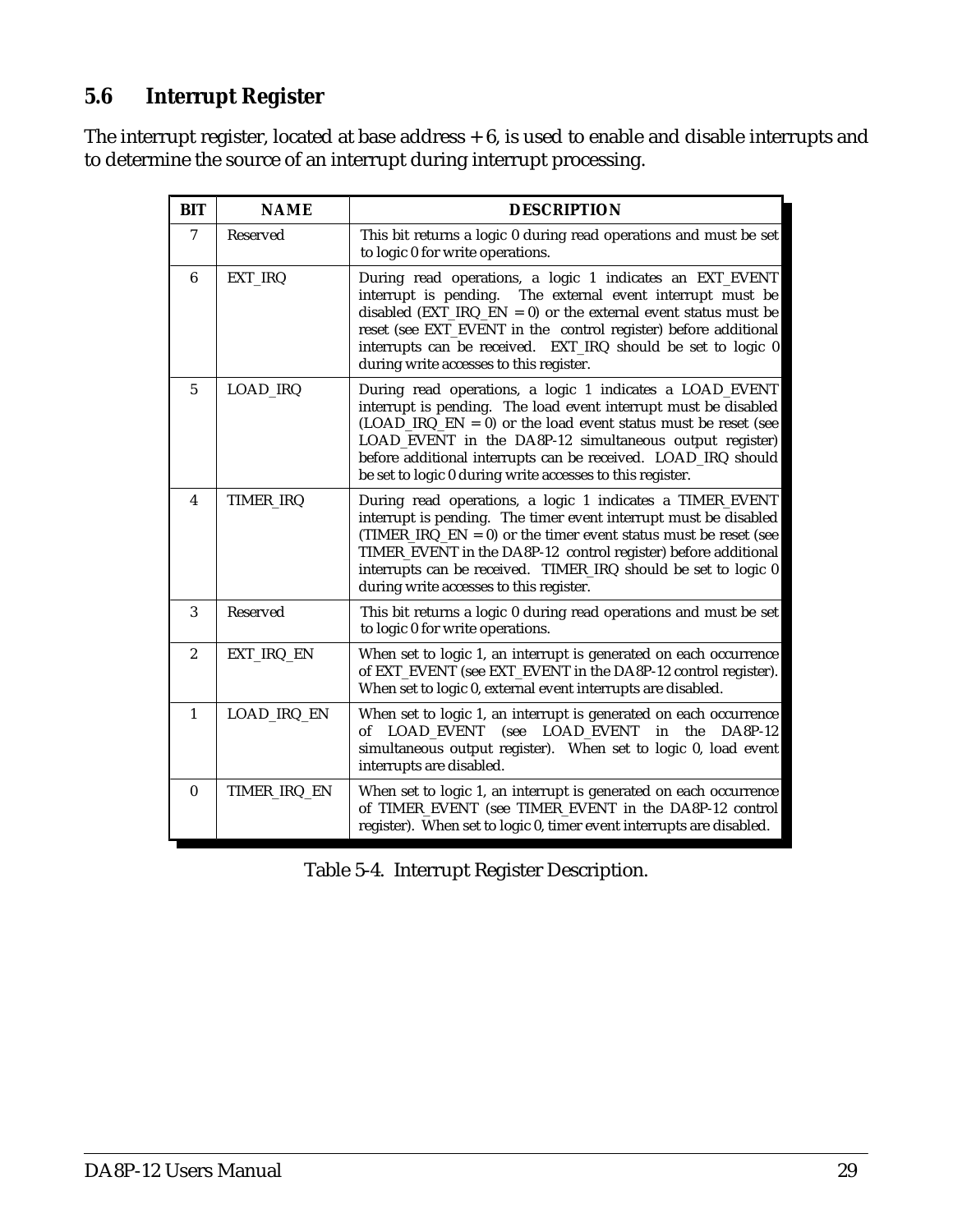<span id="page-29-0"></span>The DA8P-12 is fitted with a 33-pin 0.8mm shielded connector with the pins assigned as shown in the figure below.



Figure 6-1. DA8P-12 Output Connector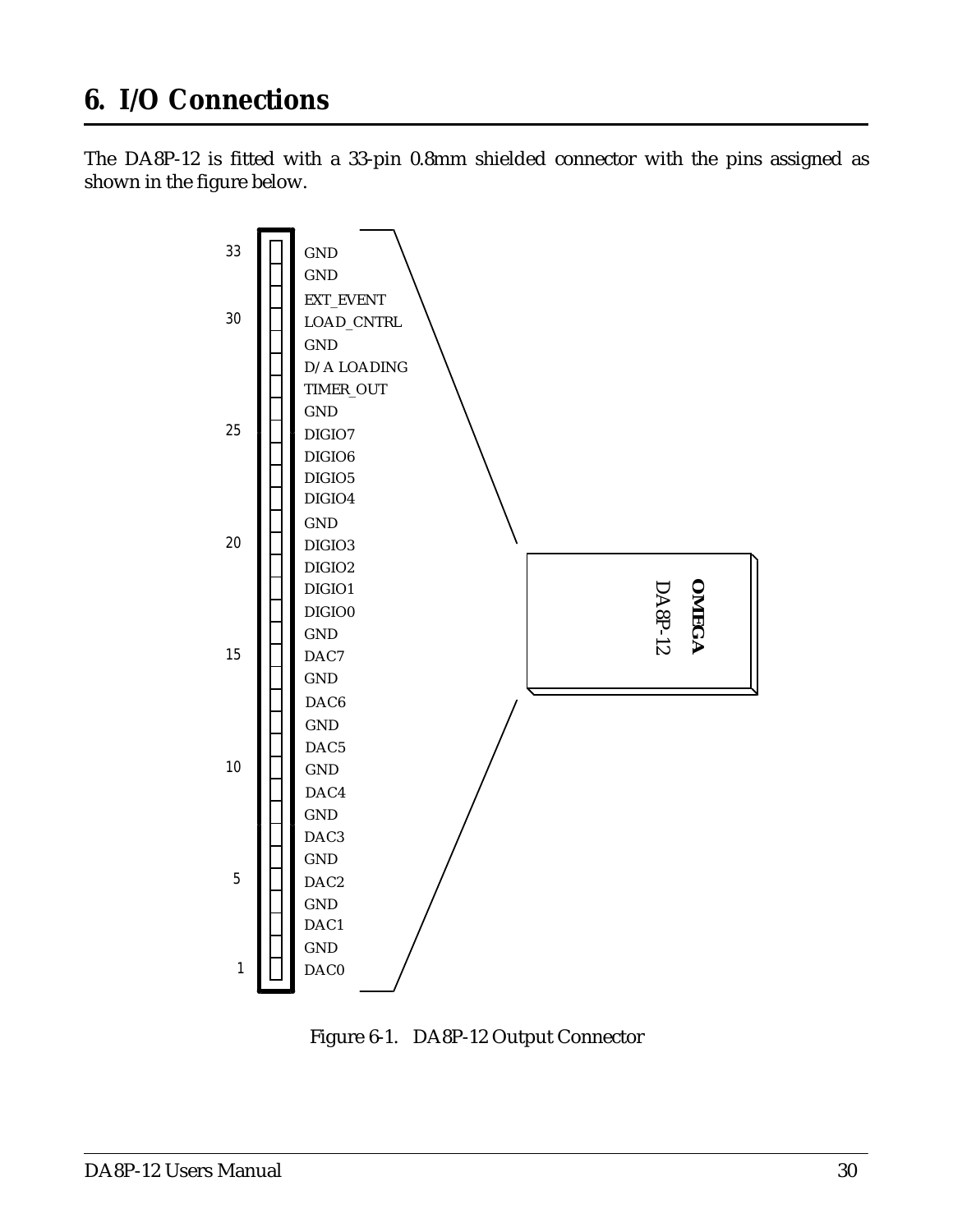#### <span id="page-30-0"></span>**7.1 CP-IO37 Cable Assembly**

An optional cable assembly, part number CP-IO37, is available to convert the DA8P-12's 33-pin 0.8mm I/O connector to a standard D-37 male connector. The first 31 connections on the map directly to the first 31 pins of the D37 connector. Note that two of theDA8P-12's ground connections (pins 32 and 33) are not available when using the CP-IO37.



Figure 7-1. CP-IO37 Output Connections.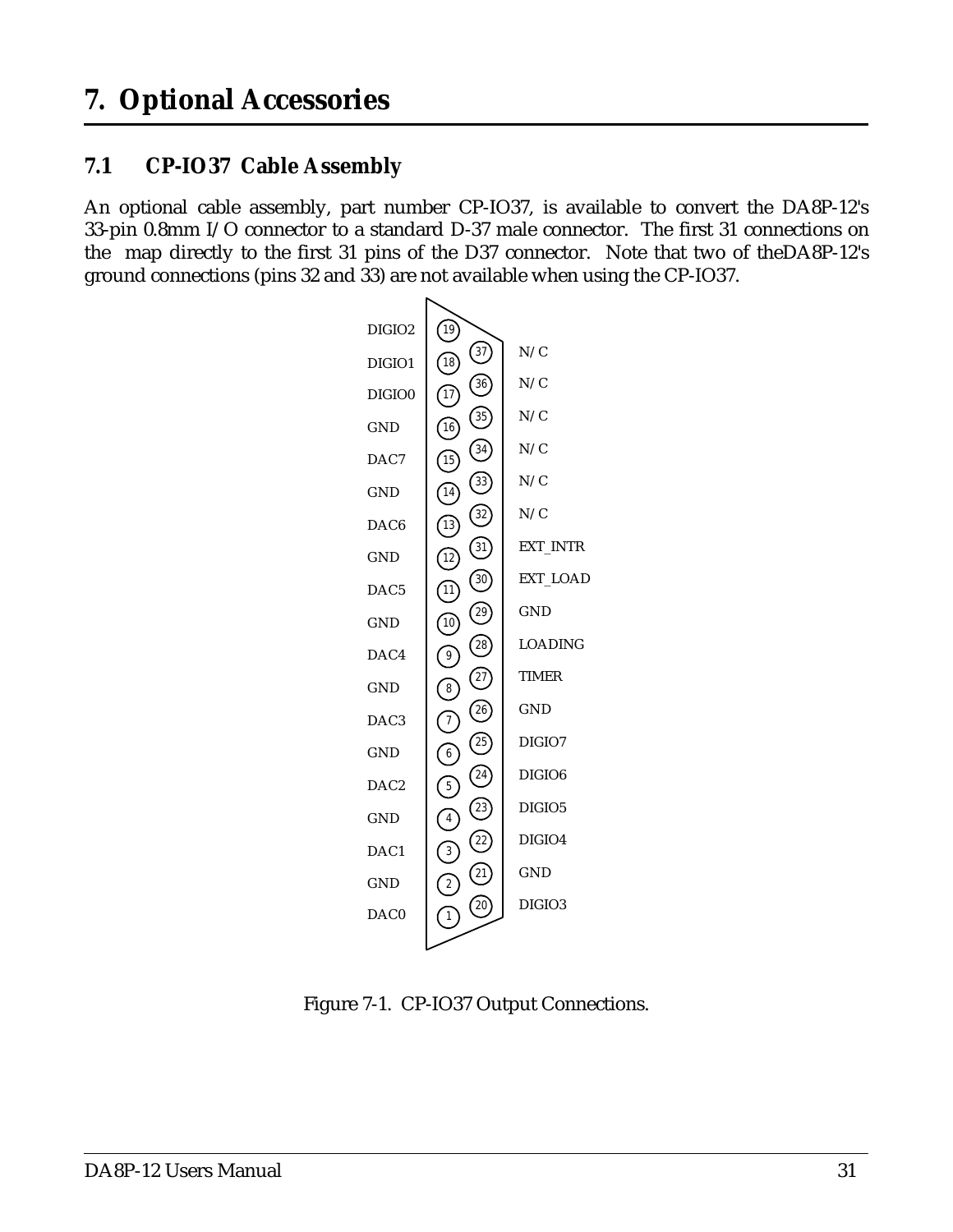#### **7.2 UIO-37 Screw Terminal Adapter**

The UIO-37 Screw Terminal Adapter connects directly to the optional CP-IO37 cable assembly to provide a screw terminal interface to the DA8P-12. The 37 pins of the CP-IO37 connect directly to the 37 screw terminal blocks of the UIO-37. Each screw terminal is numbered for easy reference.

#### **NOTE:**

Since only the first 31 connections on the are available on the CP-IO37 cable assembly, two of the DA8P-12's ground connections (pins 32 and 33) are not available when using the UIO-37.



Figure 7-2. UIO-37 Screw Terminal Block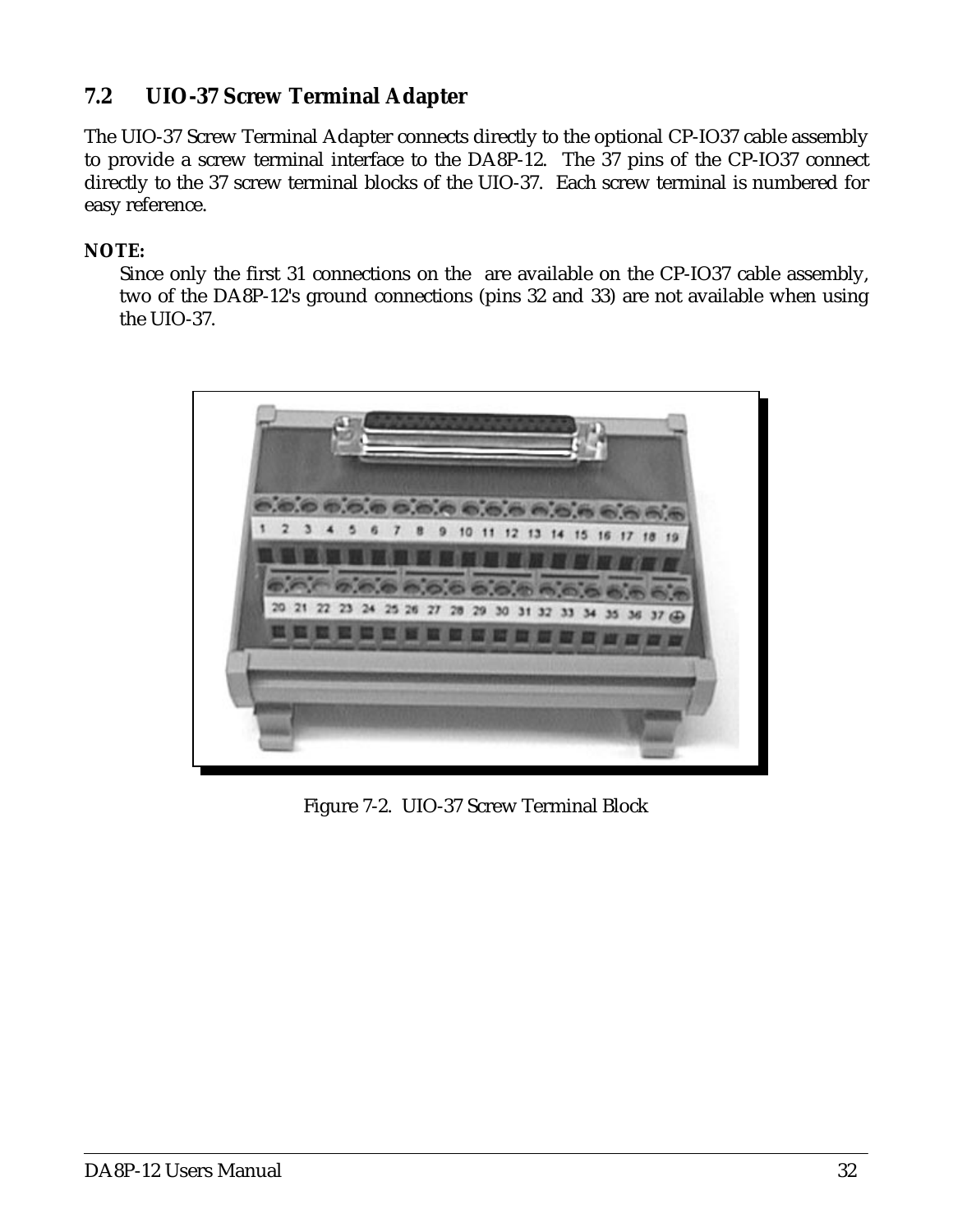# <span id="page-32-0"></span>**8. Specifications**

| Resolution                                                                                                      | 12 bits                                                               |
|-----------------------------------------------------------------------------------------------------------------|-----------------------------------------------------------------------|
| <b>Relative Accuracy</b>                                                                                        | $\pm$ 1 LSB maximum                                                   |
| <b>Offset Error</b>                                                                                             | $\pm$ 5 LSB maximum (DA8P-12U)<br>$\pm$ 6 LSB maximum<br>$(DA8P-12B)$ |
| Full-Scale Error <sup>1</sup>                                                                                   | $\pm$ 6 LSB maximum                                                   |
| Settling Time to $\pm\frac{1}{2}$ LSB<br><b>Positive Full-Scale Change</b><br><b>Negative Full-Scale Change</b> | 10µs maximum<br>(3µs typical)<br>(5µs typical)<br>10us maximum        |
| Glitch-Impulse                                                                                                  | 30nV-sec typical                                                      |
| Digital Feedthrough                                                                                             | 10nV-sec typical                                                      |
| <b>Digital Crosstalk</b>                                                                                        | 10nV-sec typical                                                      |
| <b>Output Load Current</b>                                                                                      | 1mA per channel typical<br>12mA per adapter maximum                   |
| <b>Power Requirements</b><br>No Load<br><b>Full Rated Load</b><br>Power-down Mode                               | 120mA $@+5V$ maximum<br>140mA $@+5V$ maximum<br>20mA @ +5V<br>maximum |

NOTES:

1. Full-Scale Error includes Offset Error